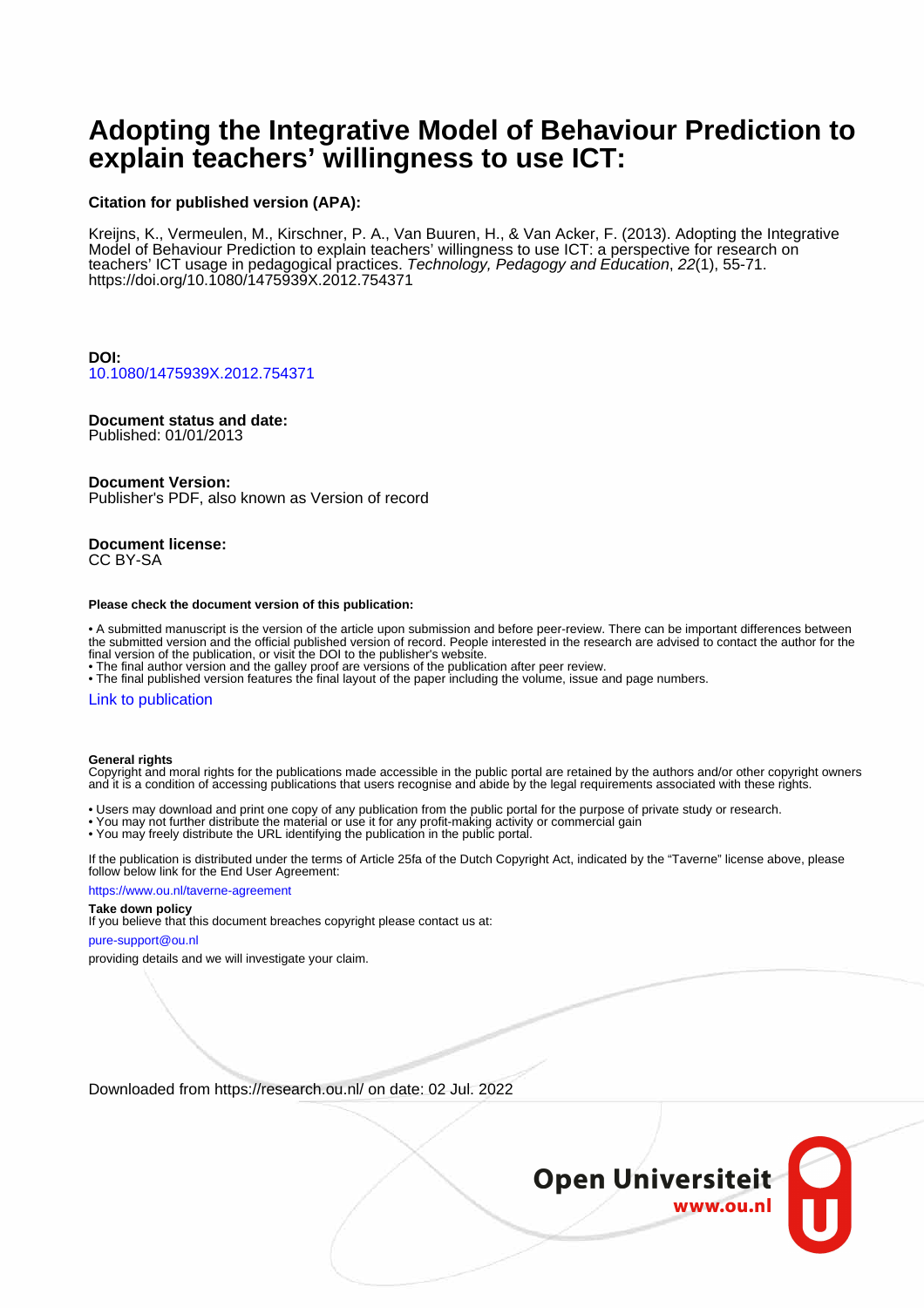This article was downloaded by: [University of Maastricht] On: 30 July 2013, At: 01:54 Publisher: Routledge Informa Ltd Registered in England and Wales Registered Number: 1072954 Registered office: Mortimer House, 37-41 Mortimer Street, London W1T 3JH, UK



# **Technology, Pedagogy and Education**

Publication details, including instructions for authors and subscription information: <http://www.tandfonline.com/loi/rtpe20>

**Adopting the Integrative Model of Behaviour Prediction to explain teachers' willingness to use ICT: a perspective for research on teachers' ICT usage in pedagogical practices**

Karel Kreijns <sup>a c</sup>, Marjan Vermeulen <sup>b d</sup>, Paul A. Kirschner <sup>e</sup>, Hans van Buuren <sup>f</sup> & Frederik Van Acker <sup>f</sup>

<sup>a</sup> Teacher Training Institute Sittard, Fontys University of Applied Sciences, Eindhoven, The Netherlands

**b** KPC Holding, Den Bosch, The Netherlands

<sup>c</sup> Ruud de Moor Center, Open University of the Netherlands, Heerlen, The Netherlands

<sup>d</sup> Teacher University, Open University of the Netherlands, Heerlen, The Netherlands

<sup>e</sup> Center for Learning Sciences and Technologies (CELSTEC), Open University of the Netherlands, Heerlen, The Netherlands

<sup>f</sup> School of Psychology, Open University of the Netherlands, Heerlen, The Netherlands

Published online: 14 Feb 2013.

**To cite this article:** Karel Kreijns , Marjan Vermeulen , Paul A. Kirschner , Hans van Buuren & Frederik Van Acker (2013) Adopting the Integrative Model of Behaviour Prediction to explain teachers' willingness to use ICT: a perspective for research on teachers' ICT usage in pedagogical practices, Technology, Pedagogy and Education, 22:1, 55-71, DOI: [10.1080/1475939X.2012.754371](http://www.tandfonline.com/action/showCitFormats?doi=10.1080/1475939X.2012.754371)

**To link to this article:** <http://dx.doi.org/10.1080/1475939X.2012.754371>

# PLEASE SCROLL DOWN FOR ARTICLE

Taylor & Francis makes every effort to ensure the accuracy of all the information (the "Content") contained in the publications on our platform. However, Taylor & Francis, our agents, and our licensors make no representations or warranties whatsoever as to the accuracy, completeness, or suitability for any purpose of the Content. Any opinions and views expressed in this publication are the opinions and views of the authors, and are not the views of or endorsed by Taylor & Francis. The accuracy of the Content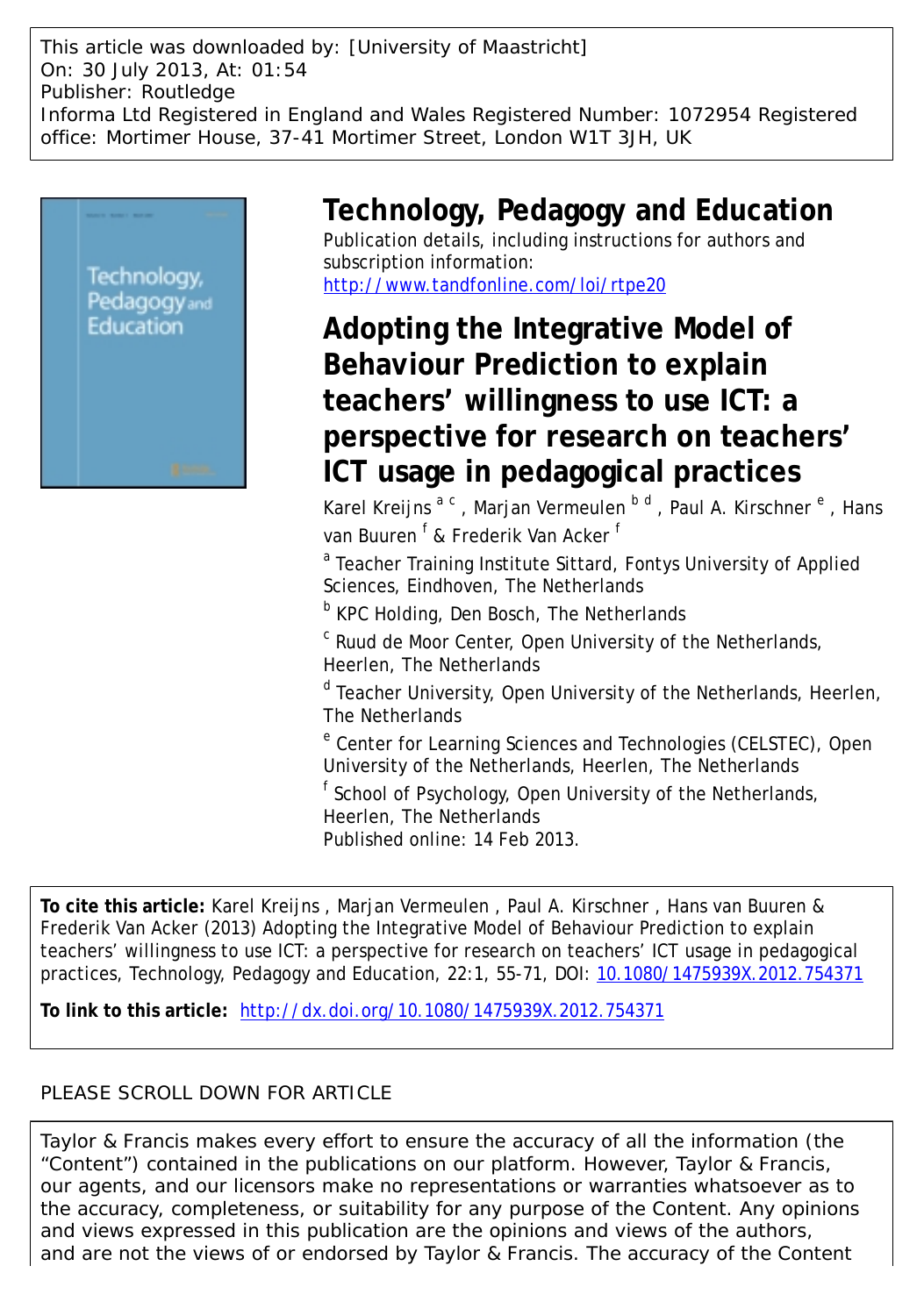should not be relied upon and should be independently verified with primary sources of information. Taylor and Francis shall not be liable for any losses, actions, claims, proceedings, demands, costs, expenses, damages, and other liabilities whatsoever or howsoever caused arising directly or indirectly in connection with, in relation to or arising out of the use of the Content.

This article may be used for research, teaching, and private study purposes. Any substantial or systematic reproduction, redistribution, reselling, loan, sub-licensing, systematic supply, or distribution in any form to anyone is expressly forbidden. Terms & Conditions of access and use can be found at [http://www.tandfonline.com/page/terms](http://www.tandfonline.com/page/terms-and-conditions)[and-conditions](http://www.tandfonline.com/page/terms-and-conditions)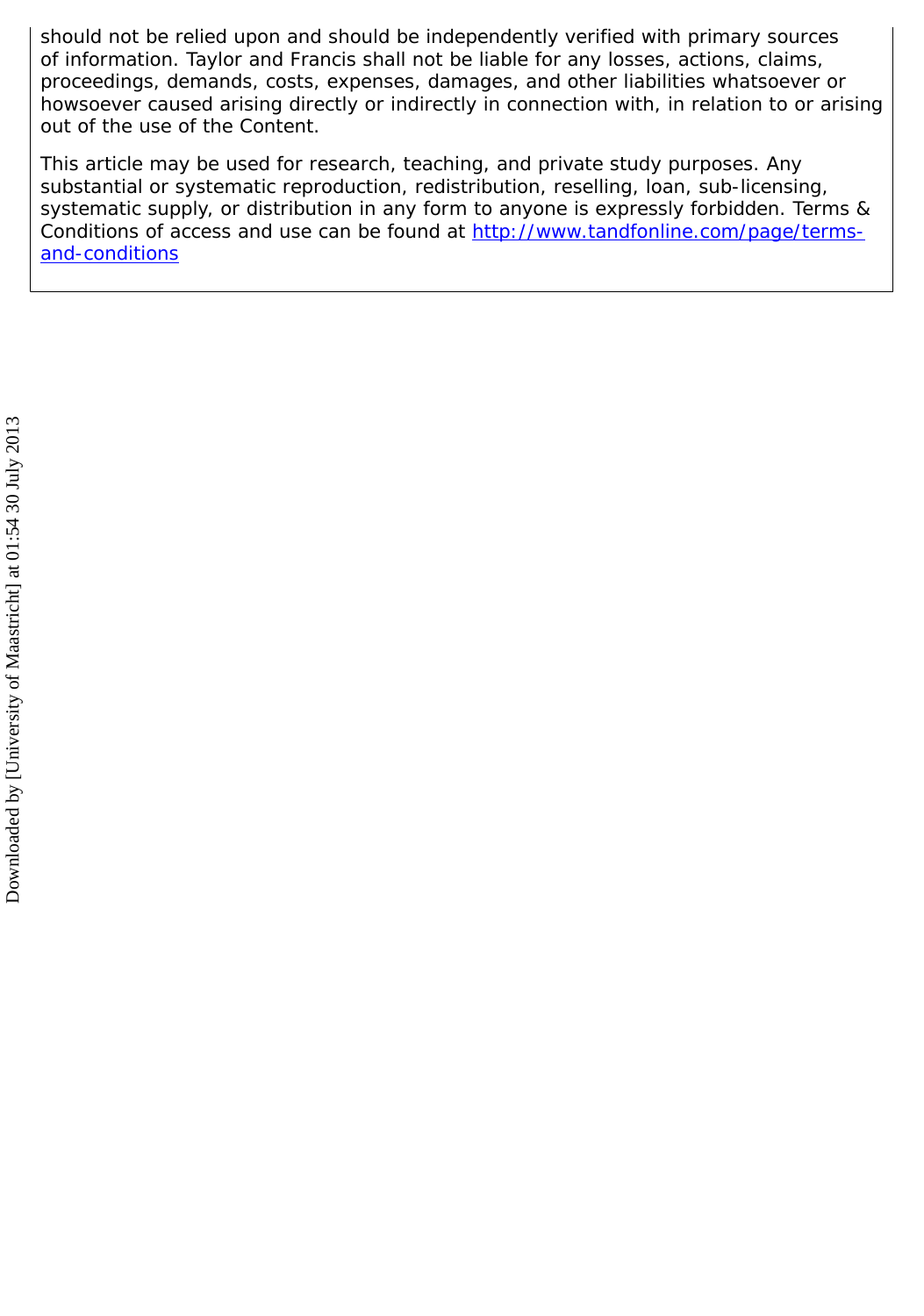# Adopting the Integrative Model of Behaviour Prediction to explain teachers' willingness to use ICT: a perspective for research on teachers' ICT usage in pedagogical practices

Karel Kreijns<sup>a,c\*</sup>, Marjan Vermeulen<sup>b,d</sup>, Paul A. Kirschner<sup>e</sup>, Hans van Buuren<sup>f</sup> and Frederik Van Acker<sup>f</sup>

<sup>a</sup>Teacher Training Institute Sittard, Fontys University of Applied Sciences, Eindhoven, The Netherlands; <sup>b</sup>KPC Holding, Den Bosch, The Netherlands; <sup>c</sup>Ruud de Moor Center, Open<br>University of the Netherlands, Heerlen, The Netherlands; <sup>d</sup>Teacher University, Open University of the Netherlands, Heerlen, The Netherlands; <sup>e</sup>Center for Learning Sciences and Technologies (CELSTEC), Open University of the Netherlands, Heerlen, The Netherlands; f School of Psychology, Open University of the Netherlands, Heerlen, The Netherlands

(Received 19 August 2011; final version received 2 March 2012)

Information and communication technology (ICT) can enable, support, and reinforce the introduction of new pedagogical practices that comply with the educational demands of the twenty-first-century knowledge society. However, despite this potential and despite the delivering of skills-based professional development and the increase in the level of ICT infrastructure, teachers are more often reluctant rather than willing to use ICT. This article reviews existing literature to 1) select a theoretical model that is suited to explain this, and 2) uncover important variables at various levels, including the individual and school organisation that should be included in the model. As a result, it adopts Fishbein's Integrative Model of Behaviour Prediction (IMBP). This model forces the explicit consideration of dispositional variables including attitude, self-efficacy and subjective norm that are the direct and indirect antecedents of intentional ICT usage and real ICT use. Rather than concentrating on general ICT usage, IMBP is concerned with the use of specific ICT tools, such as digital learning materials. The authors believe that IMBP as a diagnostic tool will shed more light upon the issues surrounding teachers' ICT usage.

Keywords: ICT use; ICT willingness in education; teacher professionalisation; Integrative Model of Behaviour Prediction; Technology Acceptance Model

# Introduction

Learner-centred approaches emphasise active learning, critical thinking, collaborative inquiry, problem-solving skills, communication skills, information handling skills, self-directed learning, and connectedness with others, all of which are necessary for stimulating the development of life-long learning competencies (Hargreaves, 2003; Venezky & Davis, 2002; Voogt & Pelgrum, 2005). These characteristics are usually referred to as 'twenty-first-century skills' because they are considered necessary to meet the educational demands of the twenty-first century imposed by the knowledge society (Somekh, 2007).

2013 Association for Information Technology in Teacher Education

<sup>\*</sup>Corresponding author. Email: Karel.Kreijns@ou.nl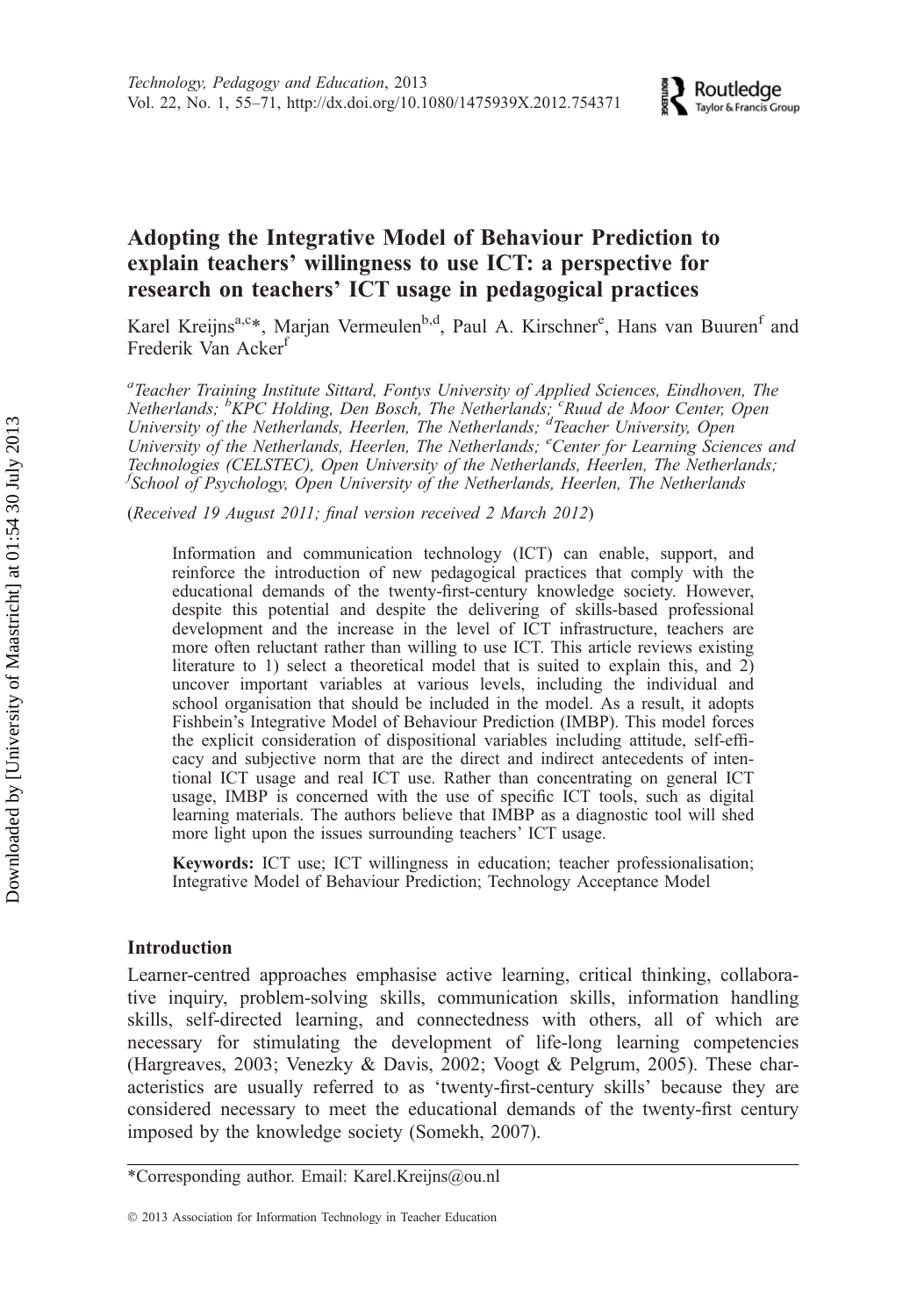Information and communication technology (ICT) is often seen as a means for enabling, supporting, and reinforcing educational reform that advocates using those pedagogical practices (Organisation for Economic Co-operation and Development, 2010; Ward, 2005). Kozma (2003) stated that 'ICT enables [educational] innovations by supporting teacher and student activities and by connecting students and teachers to each other and to a vast array of human and informational resources around the world' (p. 5). Pelgrum and Voogt (2009) provided evidence that countries reporting high frequent ICT use – defined as 'at least once a week' – in their pedagogies also reported frequent application of a learner-centred approach (Chile, Canada-Ontario and Canada-Alberta) as opposed to countries with low frequent ICT use (Chinese-Taipei, Japan and Slovenia). The body of evidence that using ICT can positively affect learning outcomes is growing (Higgins, 2003; Meijer, van Eck, & Felix, 2008). Yet, despite this potential, Kozma (2003) noticed that teachers are more often reluctant rather than willing to integrate ICT in their pedagogical practices. We here use the term 'reluctant' to represent a series of states that vary between being hesitant and being opposed to use ICT. Ward (2005), in addition, reported that teachers either do not use ICT at all or primarily use it for administrative purposes (see also Drent & Meelissen, 2008). Also, Yang and Huang (2008) found that 'despite pressure on schools to increase the application of technology, the adoption of teaching and learning practices using new technologies has been limited in terms of teachers' [concerns about ICT adoption], their teaching behaviour as well as their use of technology' (p. 1085). Furthermore, Becta (2008) found that although the number of teachers using technology to support learners to be creative and working together has increased, the proportion of practitioners reporting that they 'rarely or never' do this is still high. Finally, even in those countries reporting frequent use of ICT (i.e. Chile, Canada-Ontario and Canada-Alberta), maximally 40% of teachers report using ICT (Pelgrum & Voogt, 2009). Even to the current day, a 100% coverage of teachers using ICT is still a high ambition as several statistics show a rather limited use (e.g. Kennisnet, 2011).

In order to stimulate ICT use among teachers, several programmes and interventions have been developed, usually by concentrating on delivering skills-based professional development and increasing the level of ICT infrastructure. These interventions, however, appear to be ineffective; teachers' use of ICT does not increase spectacularly and only gradual results are reported (Kennisnet, 2011; Pelgrum & Voogt, 2009). Therefore, the question arises: What are the causes that explain teachers' willingness versus reluctance towards the use of ICT for pedagogical purposes? To answer this question, we first need a theoretical model that considers individual psychological processes as we believe that teachers' dispositions, such as attitude towards ICT use, ultimately determine their decision to use versus not to use ICT in their pedagogical practices. Second, we need to uncover those important variables at various levels, including the individual and school organisation level, that should be included in the model. In order to find such theoretical model and important variables, we examined a number of national and international studies that have been conducted to determine whether any antecedent factors and processes other than incomplete ICT infrastructure and lack of ICT competences underlie teachers' behaviour regarding the integration of ICT in pedagogical practice. Two such studies are the Dutch national study conducted by Kennisnet (Four-in-Balance Monitor; Kennisnet, 2010, 2011) and the series of three largescale international studies of the Secondary Information Technology in Education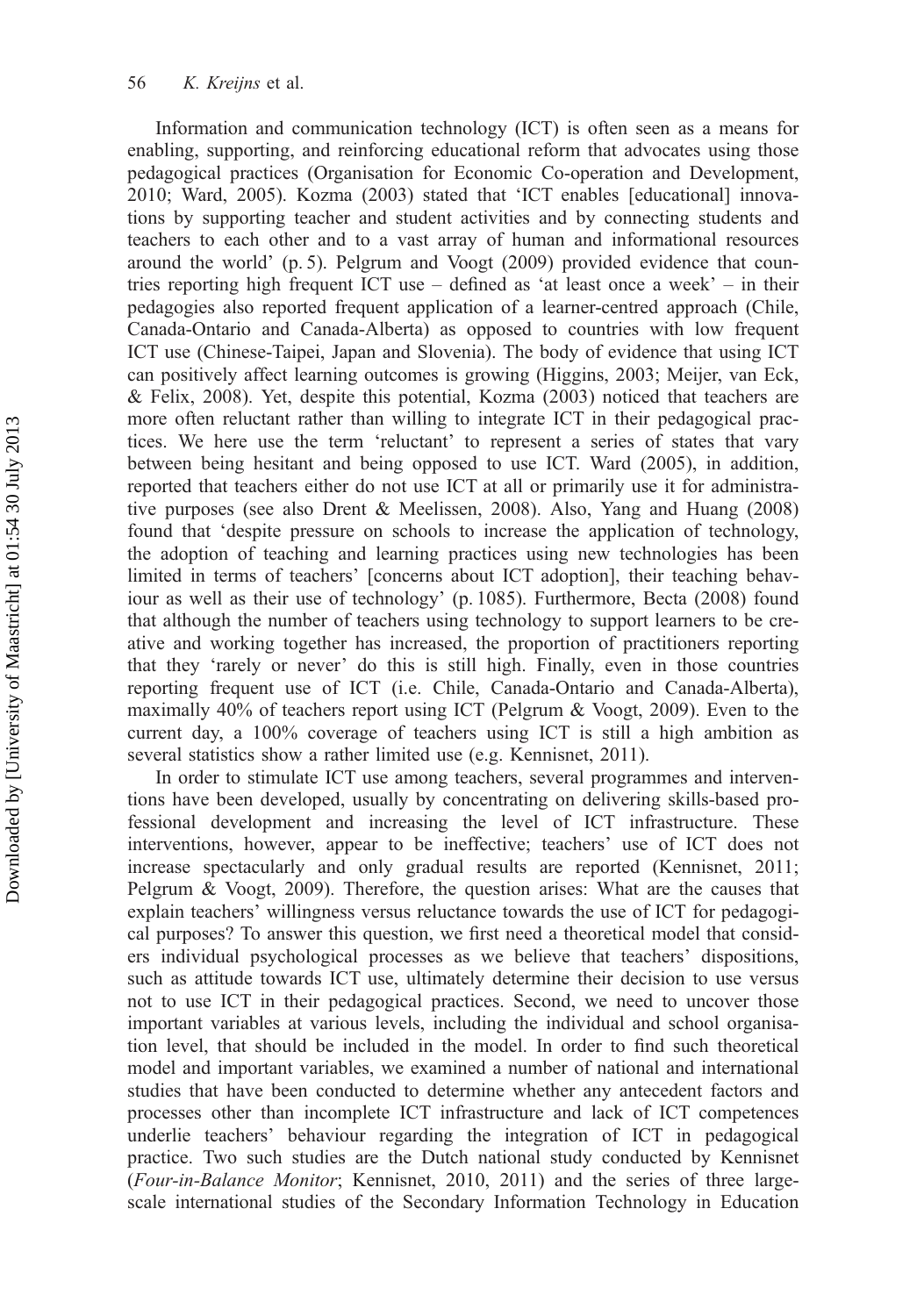Studies (SITES; see Law, Pelgrum, & Plomp, 2008; Pelgrum & Voogt, 2009) under the auspices of the International Association for the Evaluation of Educational Achievement. When looking at the Kennisnet and SITES studies, it can be observed that these studies have been conducted from an array of conceptual models exploring general relationships. These conceptual models usually consider school organisational factors and teacher characteristics and, in some cases, local, regional, and national organisational factors as well. The conceptual models are constructed with the explicit purpose of providing policy makers with information about how to design intervention programmes to engage teachers in using ICT. However, our main interest, as mentioned before, lies in theoretical models that also consider individual psychological processes and dispositions rather than in conceptual models intended for policy makers. Therefore, we further examined other existing models in the literature on their suitability to explain teachers' behaviour towards ICT use. One often-used theoretical model is the Technology Acceptance Model (TAM; Davis, 1989; Davis, Bagozzi, & Warshaw, 1989). But as TAM is technology oriented and not user oriented, it does not take into account the individual psychological processes. The one model which does so is the Integrative Model of Behaviour Prediction (IMBP; Fishbein, 2000; Fishbein & Yzer, 2003). This model was developed in the domain of health care and health promotion and tested for groups with health-related problems (e.g. smoking), who need to change their behaviour (e.g. to quit smoking). Though IMBP has not generally been applied for advancing integrating ICT in teachers' pedagogical practices its behavioural basis is promising. In order to uncover important variables we have examined the literature and found a number of variables at all levels, that is, at the individual and the school organisation, and at the level of local, regional and national organisations.

In this article, we first start with a section discussing TAM, because TAM is well known and very often used in relation to ICT use. We discuss the model from the perspective of adequately explaining individual teacher behaviour towards ICT. We continue by a discussion of the Theory of Reasoned Action (TRA; Ajzen & Fishbein, 1980) as TRA forms the basis of both TAM and IMBP. Then the characteristics of IMBP will be discussed. This discussion leads to the conclusion of how IMBP can be adopted as a theoretical framework for research into individual processes concerning teachers' pedagogical ICT usage. IMBP will also be discussed in the light of integrating most of the important variables on several levels which together explain teachers' behaviour. The article ends with a Conclusion and a Future Research section.

## The Technology Acceptance Model (TAM)

The Technology Acceptance Model (TAM; Davis, 1989; Davis et al., 1989) is a theoretical model for understanding which factors affect the use of information systems (IS). TAM posits that two key belief-constructs, perceived usefulness and perceived ease of use, predict the user's attitude towards using a particular IS. This attitude affects the user's intention to use the IS which, in turn, affects actual usage. Davis (1989) defined perceived usefulness as 'the degree to which a person believes that using a particular system would enhance his or her job performance' (p. 320) and perceived ease of use as 'the degree to which a person believes that using a particular system would be free of effort' (p. 320). Perceived ease of use is hypothesised to significantly impact perceived usefulness but not vice versa.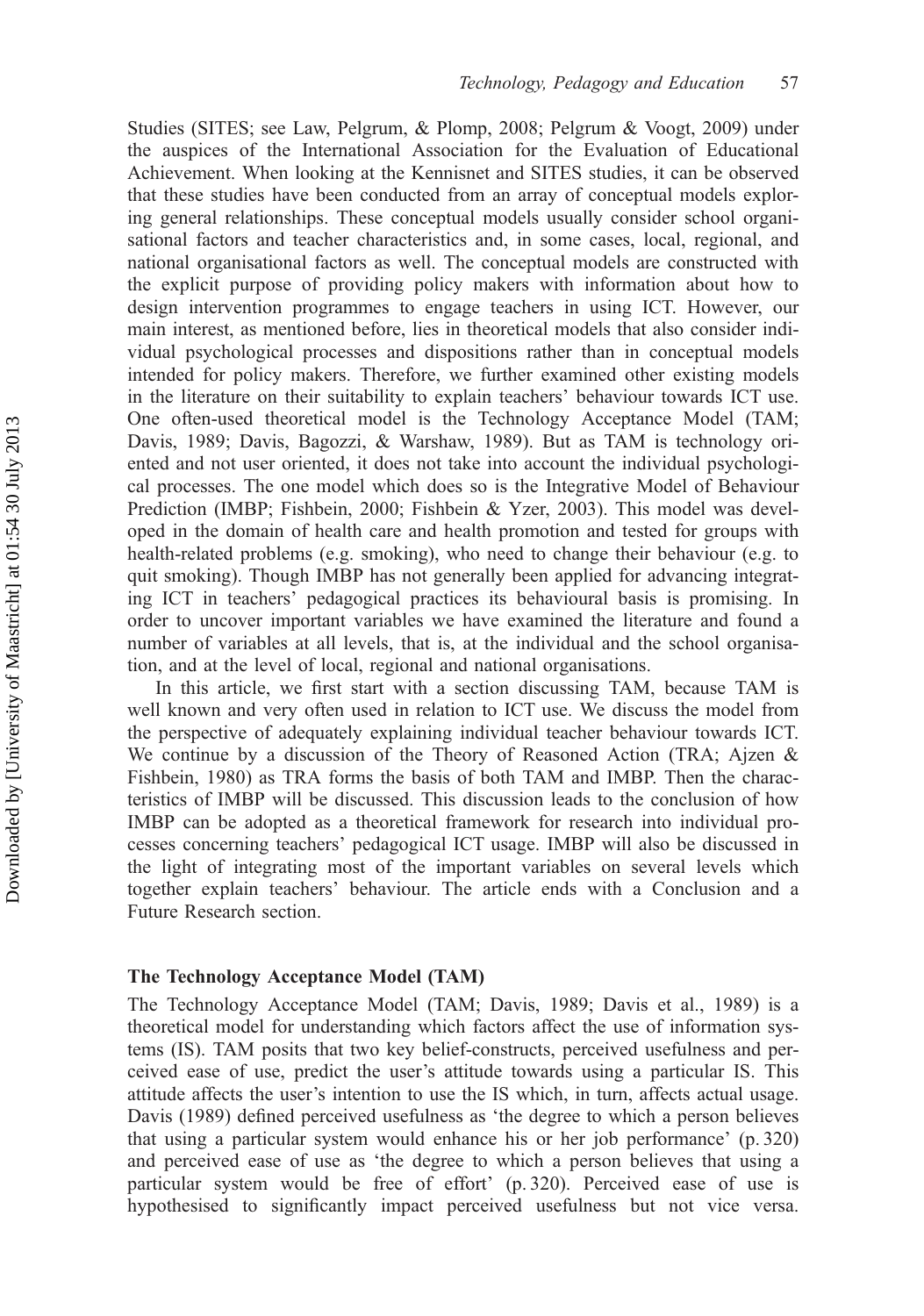Recently, educational researchers have begun using TAM to study teachers' and students' behaviour towards using ICT. Applying TAM, Aditiwarman and Hussein (2007) found, for example, that computer self-efficacy, technological factors, instructional design, and instructor characteristics are all variables that affect student elearning acceptance.

Although TAM is widely used by IS researchers, it has a number of confounding issues. First, it posits that the effects of external variables are mediated by the TAM belief-constructs. According to Davis (1993), 'TAM motivational variables: attitude toward using ICT, perceived usefulness and perceived ease of use, fully mediated the effect of system design features on usage' (p. 482). Hubona and Kennick (1996), however, found that distal variables such as age, educational level, and employment category directly influence usage behaviour. Second, TAM has been criticised for being too parsimonious, that is, the predictive power of the constructs perceived usefulness and perceived ease of use is low (Legris, Ingham, & Collerette, 2003). Because of this, several IS researchers have extended it by introducing new constructs. Malhotra and Galletta (1999) extended TAM with the construct social norms (i.e. subjective norms) to study the effects of the social environment on IS acceptance. Lucas and Spitler (1999) extended TAM to include social norms and job requirements and found that they 'are more important in predicting use than workers' perceptions of use and usefulness' (p. 291). Taylor and Todd (1995) modified TAM to include subjective norms and perceived behaviour control to adequately predict use by both experienced and inexperienced users. All of these modifications have led the designers of TAM to refine it. Venkatesh and Davis (2000) refined TAM to include aspects of social influence (e.g. subjective norm) and cognitive instrumental factors (e.g. job relevance, output quality), renaming it TAM2. In TAM3 – a second refinement (Vekantesh & Bala,  $2008$ ) – factors were added that influence perceived ease of use, such as computer self-efficacy and computer anxiety. According to the authors, TAM3 has become 'a complete nomological network of the determinants of individuals' IT adoption and use' (p. 279). Despite all of these refinements, TAM's main drawback remains. Because of its origins in IS research, TAM was developed to understand IS system acceptance by emphasising system characteristics that determine perceived usefulness and perceived ease of use that, in turn, influence behaviour (e.g. reluctance to use ICT). Therefore, TAM remains a technology-oriented model (see Malhotra & Galletta, 1999). Moreover, TAM cannot distinguish between the various levels in which different human and environmental variables play a role. Tondeur (2007) stated that 'research studies in ICT need to shift their attention toward the whole configuration of events, activities, contents and interpersonal processes taking place in the context in which ICT is used' (p. 14). He assumed an 'integral, multidimensional relationship between computer use and a set of personal, pedagogical and organizational factors' (p. 14). In other words there is need for a model that distinguishes the various levels that play a role in using ICT. In the next section we discuss a model that incorporates those different levels (i.e. the individual, the school organisation, and the level of local, regional and national organisations).

# Theory of Reasoned Action

IMBP is grounded on the Theory of Reasoned Action (TRA; Ajzen & Fishbein, 1980; Fishbein & Ajzen, 1975), which is based on the assumption that people are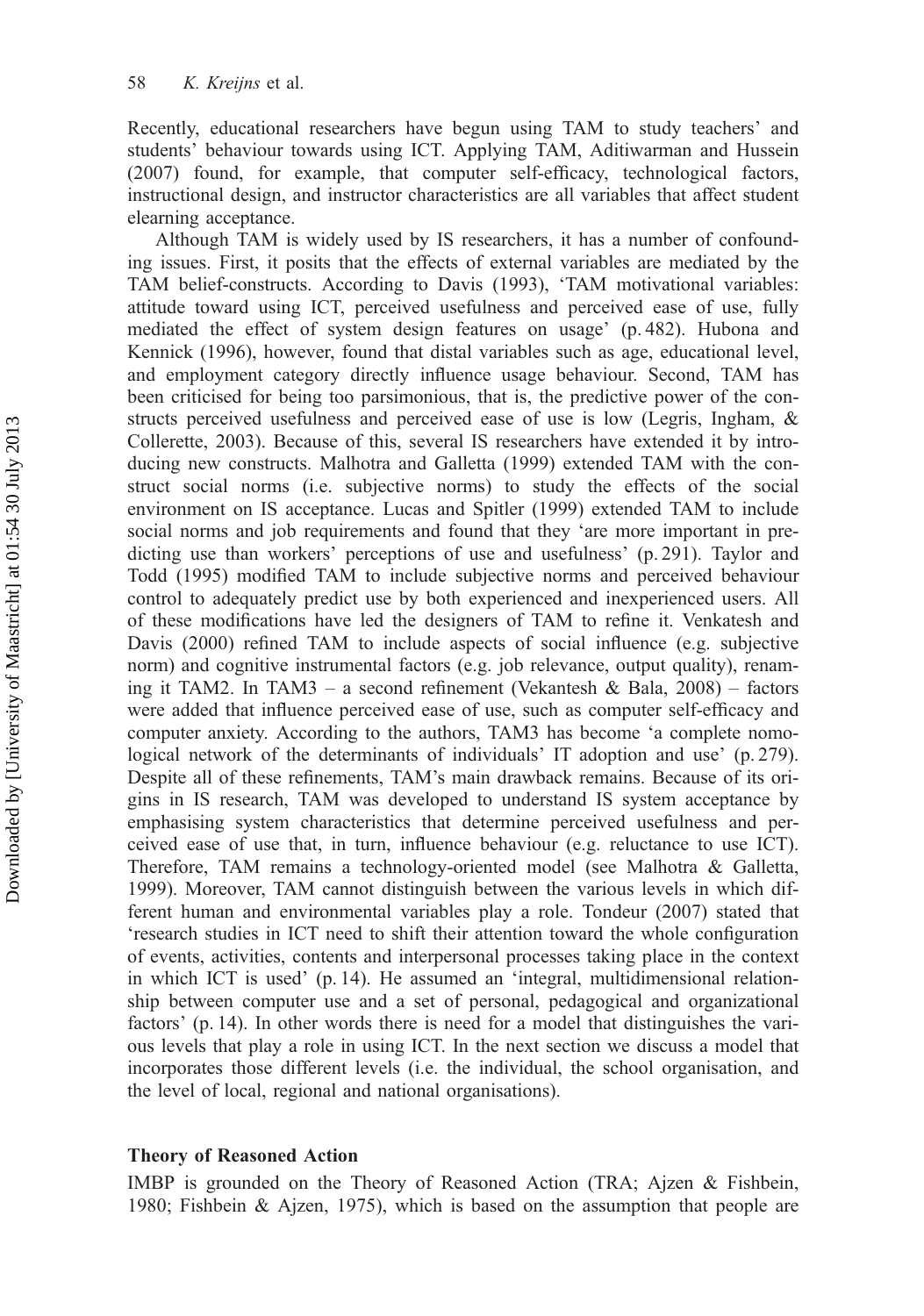able to reason about behaviour; that is, they can argue why they will or will not perform a certain behaviour. A second assumption is that behaviour is completely volitional; meaning behaviour is self-controlled and intentional. The theory posits that people will perform a particular behaviour only if they intend to perform that behaviour. For example, teachers will use digital learning materials (DLMs) only if they have formed the intention to do so. Therefore, in TRA, intention is seen as a proxy for behaviour.

In TRA, intention is a function of two variables: attitude and subjective norm. Attitude is the person's overall feeling of how favourable or unfavourable the consequences or outcomes of performing a particular behaviour are. Attitudes are determined by outcome beliefs and their evaluations. Outcome beliefs represent teachers' perceptions of what will happen if they perform the behaviour. They are formulated in terms of expectancies (i.e. probabilities) that particular behaviour has certain consequences or outcomes, which can either be positive (i.e. advantageous) or negative (i.e. disadvantageous). For example, a positive outcome may be that DLMs allow for more variation during classes and a negative outcome may be that DLMs require more preparation These outcome beliefs are evaluated in terms of how good (i.e. welcome, desirable, acceptable, important) or bad (i.e. unwelcome, undesirable, unacceptable, unimportant) they are. These evaluations are used to weigh corresponding expectancies. For example, more variation during classes is highly desirable for a teacher and more class preparation is acceptable to her/him.

Fishbein and Ajzen (1975) defined subjective norm as one's perception that people who are important to a person think that (s)he should perform or not perform the particular behaviour. For example, a teacher's perception that parents and school staff think that (s)he should use DLMs creates social pressure affecting the intention to carry out a reluctant behaviour. The teacher feels forced to use DLMs though (s)he may have formed negative attitudes toward it. Normative beliefs determine the subjective norm and are formulated in terms of expectancies that significant reference groups (i.e. authorities, peers) hold certain stances relating to a particular behaviour. Normative beliefs are weighted by the person's motivation to comply with these expectancies. For example, a teacher thinks that both school administrators and students are insisting on the use of DLMs; however, his/her motivation to comply with these expectancies may be higher for school administrators than for students.

TRA has been further developed by Ajzen (1991, 2005) into the Theory of Planned Behaviour (TPB), which extends TRA by introducing the perceived behavioural control to account for the fact that complete volitional control is not always possible. Perceived behavioural control is the perceived ease or difficulty of carrying out a particular behaviour and is the aggregated form of control-beliefs about the presence or absence of factors that either facilitate or hinder performance (Ajzen, 2002). Perceived behavioural control was derived from Bandura's (1986) Social Cognitive Theory and is strongly related to the concept of self-efficacy (Bandura, 1986; see also Ajzen, 2002), which is explained in the next section.

### Integrative Model of Behaviour Prediction

We adopt the Integrative Model of Behaviour Prediction (IMBP; Fishbein, 2000; Fishbein & Yzer, 2003) to account for teachers' behaviour for the advancement of the integration of ICT in their pedagogical practices. IMBP extends TRA by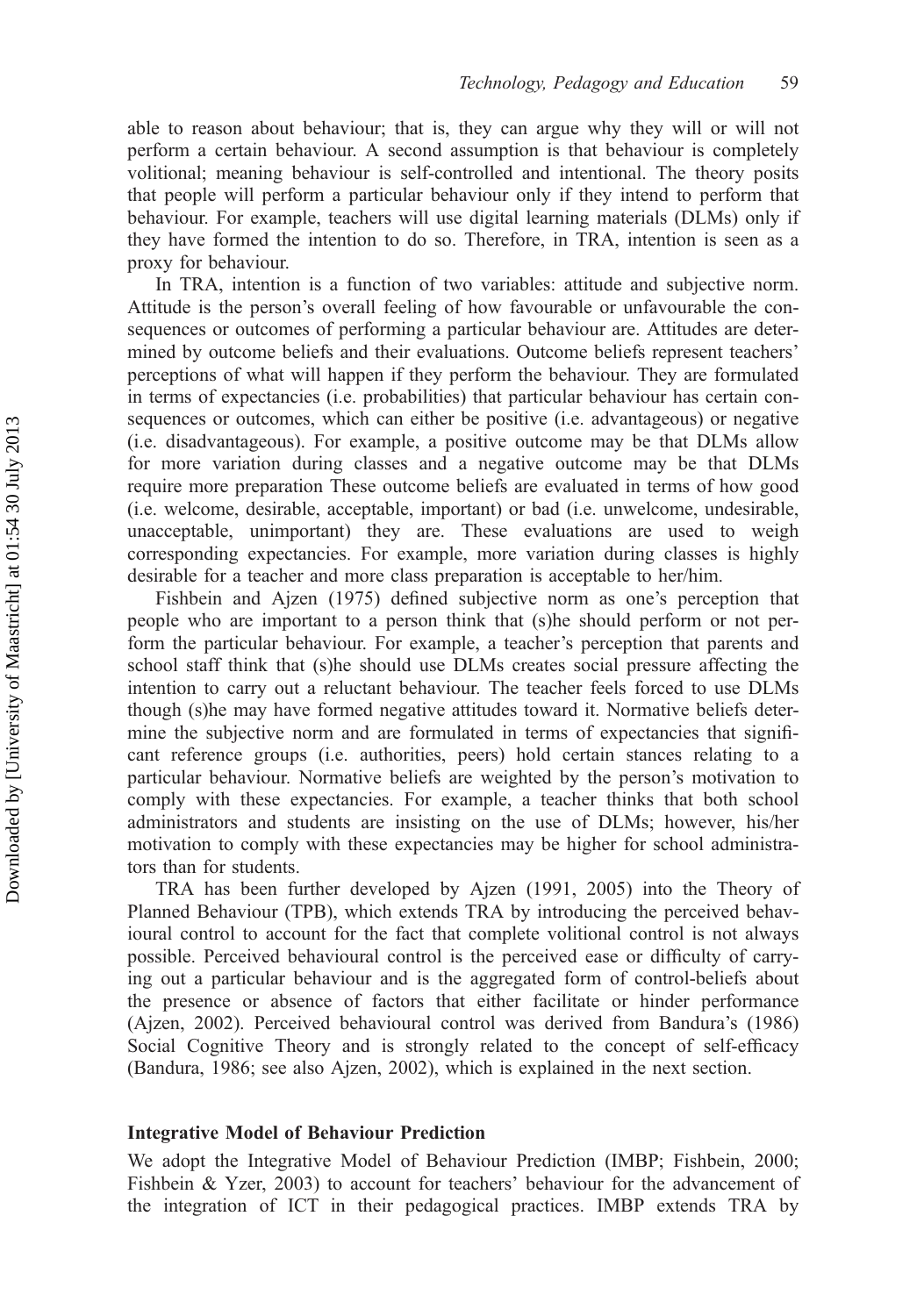including the construct of self-efficacy (Bandura, 1986) rather than perceived behaviour control as is the case in TPB. Self-efficacy, defined by Bandura (1997), is the belief 'in one's capabilities to organize and execute the courses of action required to produce given attainments'  $(p, 3)$ , thus, a person's feeling or conviction that (s)he can carry out a particular behaviour and that (s)he can overcome the impediments that may hinder carrying out that behaviour. For example, a teacher is convinced that (s)he can use DLMs even if technical issues have to be resolved. As self-efficacy is based on a person's beliefs, it is not dependent upon whether a person actually possesses the necessary competences.

In addition, IMBP has been extended by postulating that actual knowledge and skills and current environmental affordances and constraints moderate the intention– behaviour relationship. Thus, if the teacher does not possess the necessary instrumental and pedagogical competences to use DLMs, then at the very moment (s)he is converting intentional DLM usage into real DLM usage (s)he will become aware of this lack of competence, resulting in non-use of the DLM. For example, a teacher wishes to use a DLM containing a movie fragment in a special format but fails to do so because (s)he lacks the knowledge to install the appropriate player software for it. Environmental affordances and constraints work in the same way. For example, if there is a lack of appropriate DLMs to treat a subject in class, then the teacher will have no choice but to use other non-DLMs. The general Integrative Model of Behaviour Prediction (IMBP) is depicted in Figure 1; it can be seen that Theory of Reasoned Action (TRA) is embedded within IMBP (the grey areas).

In Figure 1, variables are grouped into proximal and distal variables. Proximal variables are those variables that are internal to the model influencing behavioural intention and real behaviour directly and indirectly (Ajzen & Fishbein, 1980); proximal variables are sometimes referred to as (behavioural) dispositional variables. Distal variables are those variables whose influences on behaviour intention or real behaviour are mediated by the dispositional variables. The distal variables depicted in Figure 1 include personality traits, stereotypical attitudes, and demographic variables (e.g. gender, age, educational level). These variables – except for intervention/media exposure – form the individual characteristics; hence, together they can be identified as the individual level. The present literature suggests, however, that we may extend this set with other variables, for example with the variables computer experience (Doyle, Stamouli, & Huggard, 2005), educational



Figure 1. The general Integrative Model of Behaviour Prediction (IMBP; adapted from Yzer et al., 2004); Theory of Reasoned Action (TRA) = grey areas.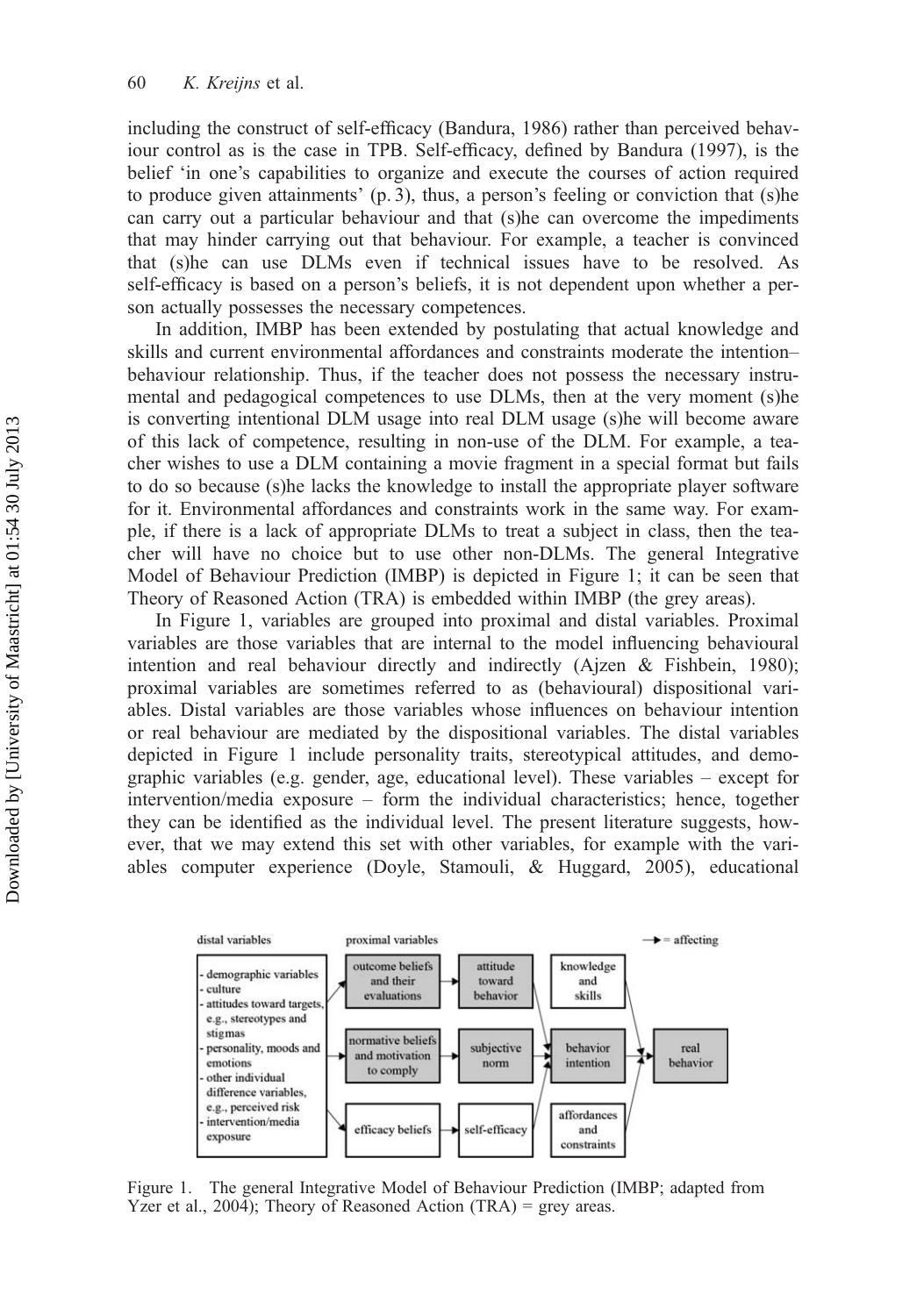philosophy and/or pedagogical orientation (Hermans, Tondeur, van Braak, & Valcke, 2008) and personal entrepreneurship (Drent, 2005).

In our review of the literature on the advancement of ICT integration in teachers' pedagogical practices, this literature seems to indicate that there is a need to distinguish between the various levels at which variables may be operating. In the current literature, we found variables such as ICT policy and vision (Kennisnet, 2011; Tondeur, 2007) as well as work pressure and autonomy (Karasek & Theorell, 1990) suggesting the existence of respectively a school and a task level along with the previously discussed individual level. More precisely, there is a need to distinguish between the individual, the environmental, and the task level. The environmental level, in turn, encompasses the team or section level, the school level, and the system level (i.e. the level of local, regional and governmental organisation). Some researchers prefer to designate these levels as the micro, meso, and macro levels (Valcke, 2005). Other researchers argue that variables at the individual, task, and micro environmental levels are distal whereas variables at the meso and macro environmental levels are ultimate. To reduce complexity at all levels, we define the micro environmental level as including the individual and task levels, the meso environmental level as the school organisation level and the macro environmental level as the system level, which is the level of local, regional and national organisations.

### Three principles

As argued before, we need to distinguish between several levels at which variables might influence teachers' behavioural dispositions (i.e. their beliefs, attitudes, selfefficacy, subjective norm, and intention) and, thus, their behaviour. Regarding these behavioural dispositions, Ajzen (1991) saw general behavioural dispositions as poor predictors of behaviour in specific situations. To remedy this, he advised not formulating a target behaviour in general terms but, rather, in specific terms. This is the first principle. Therefore, according to this principle, a teacher's desired target behaviour should not be formulated as 'using ICT in class', because this is too general, but as 'using DLMs in class' or as 'using a digital learner portfolio in class'.

Ajzen also advised specifying target behaviour according to the TACT principle; that is in terms of target, action, context, and timing (Yzer et al., 2004). According to this second principle, specifying the target behaviour as 'using DLMs in class' is insufficient because it does not specify timing. A proper specification would be: 'using DLMs every day in class'. In this specification, the DLMs are the target; the context is defined by the class; action is the usage of the DLMs; and the specification of every day defines the timing.

Finally, proximal variables that form dispositions should reflect the behaviour specification. Ajzen (2006) called this the principle of compatibility, which is the third principle. Thus, if the target behaviour is 'using DLMs every day in class', then dispositions such as attitude should be formulated as 'for me to use DLMs every day in class is fun' and intention as 'I plan to use DLMs every day in class.'

In contrast with these three principles formulated by Ajzen, many studies on teachers' use of ICT treat behaviour in a more general way (e.g. Imhof, Vollmeyer, & Beierlein, 2007). As a consequence of this, these studies cannot discern between situations where teachers feel that electronic learner portfolios will severely increase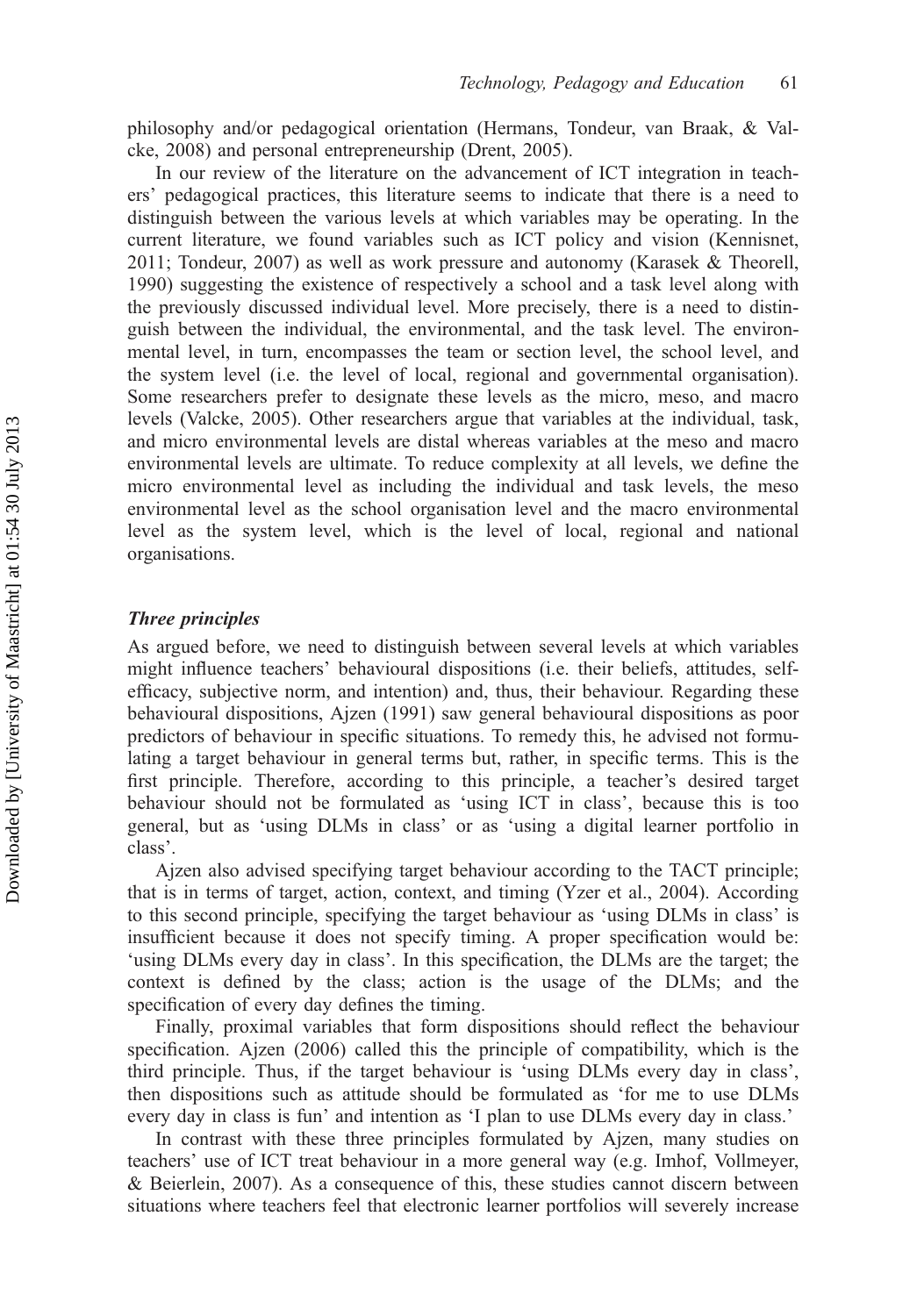their workload (and, thus, where they do not intend to use electronic learner portfolios) and situations where they are positively inclined towards using an electronic learning environment because they believe it helps them to create a powerful constructivist learning situation. These teachers have positive intentions towards using electronic learning environments but negative ones towards portfolios.

In summary, focusing on behaviour in specific situations may more clearly show that one and the same teacher population displays reluctant behaviour towards certain uses of ICT while being enthusiastic towards others. According to Ajzen (1991), the predictive value of dispositions will increase if the three principles are followed. While for practical reasons we use the general term 'ICT' – rather than specifying which ICT is meant – in the remainder of the text, it should be noted that in empirical research the behaviour under study should be more specific.

# Properties of IMBP

Before treating the three principles research on determinants of behaviour should adhere to, we have presented the general IMBP. In the next section of our article, we would like to address specific properties of the model which may form an added value over previously used theoretical and conceptual frameworks. An important characteristic of IMBP according to Fishbein (2000) and Fishbein and Yzer (2003) is that the effects of distal variables on behavioural intention are mediated by the dispositional variables attitude towards behaviour, subjective norm, and self-efficacy. This implies that IMBP permits discrimination between specific populations. Because the effects of the distal variables are mediated by the dispositional variables, the relative importance of each dispositional variable is fully determined by the variation of the population reflected in the distal variables (Yzer et al., 2004). Thus, it is quite possible that one population may perform in a way that is primarily driven by attitudinal considerations while another may be driven by feelings of self-efficacy. For example, science teachers may differ from language teachers in their usage of ICT (cf. van Braak, 2001). More specifically, foreign language teachers may initially intend to use video communication channels to allow students to contact foreign students as they believe that authentic communication can be achieved in this way (see Brown, Collins, & Duguid, 1989). However, these same teachers may be hindered in their intention if the equipment that they need to use is in a separate room which is not always available because other teachers use the room as well (i.e. availability), because the room may be in a location requiring a five-minute walk (i.e. accessibility) or because the foreign students live in different time zones and have different school hours (i.e. opportunity). In sum, language teachers must expend a great deal of effort to organise this contact, which can undermine their self-efficacy and ultimately their intent. In contrast, mathematics teachers may not see any pedagogical value in using video communication channels and, thus, never plan to use them. This intent is not determined by perceptions of availability, accessibility or opportunity, but rather by beliefs about the added value of video communication in mathematics teaching. In a second example, teachers who embrace pedagogical reform may differ from teachers who do not. Hermans et al. (2008) found that teachers who adhere to the constructivist paradigm also use ICT more often in their classrooms than those who adhere to more traditional approaches. Similar findings were reported by Voogt and Pelgrum (2005), Pelgrum and Voogt (2009), and Ward (2005). So, in sum,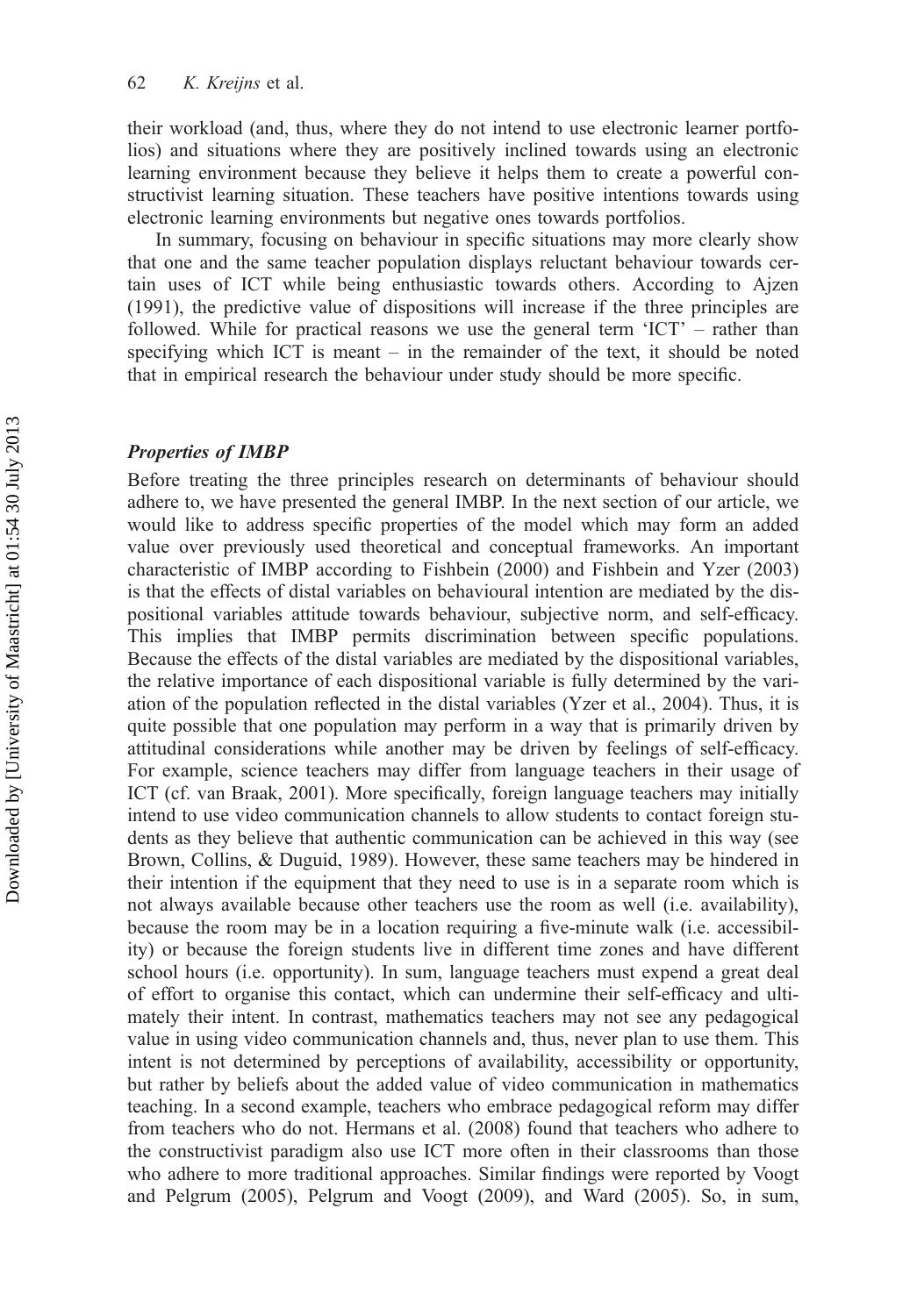different populations may have different beliefs and attitudes about using the same ICT regardless of the same intentions.

# Adoption of the IMBP in the domain of pedagogical ICT usage

Support for the applicability of IMBP will be sought by showing empirical relationships with the different proximal and distal variables in the model for integration of ICT in teachers' pedagogical practices.

### The role of distal and ultimate variables in explaining teachers' ICT reluctance

As argued, three levels must be discerned in which distal and ultimate variables can be categorised (i.e. individual, environmental and task). Variables at all three levels have been shown to have an impact on actual or intentional ICT usage.

Several individual variables have been shown to predict ICT usage such as prior computer use or experience, computer anxiety or ease, computer knowledge and skills, self-efficacy toward using computers, computer confidence, beliefs about computers, attitudes towards computers, individual differences, gender differences, and incentives to change (e.g. Beckers, Wichert, & Schmidt, 2007; Mumtaz, 2000; Nickell & Pinto, 1986; Potosky & Bobko, 1998; Tondeur, van Braak, & Valcke, 2007b; van Braak, 2001).

On the micro level, characteristics of the team, direct colleagues, and immediate supervisor all influence the intention and behaviour of the teacher through social support. On the meso level, school and school organisation have been shown to be associated with actual ICT usage. These meso-level variables include computer infrastructure, computer access, ICT support, ICT school policies, computer training, educational leadership, and participation in school networks (Gülbahar, 2007; Robertson, Fluck, & Webb, 2007). Macro-level variables for which empirical relationships with ICT usage have been found include government financial support and national as well as international ICT curricula and programmes (Tondeur, van Braak, & Valcke, 2007a).

Task characteristics may play an important role in teacher reluctance to use ICT. According to the job demands, control and resources model (Karasek & Theorell, 1990) teachers' expectancies of an additional workload as a result of using ICT may keep them from adopting it in their teaching practices. Moreover, high workload and related outcomes, such as burnout symptoms, may have a similar effect (Hogan & McKnight, 2007). The relationship between actual workload and/or workload expectancies and ICT usage has to our knowledge not been tested empirically, though teachers often mention that they are too busy (Kwakman, 2001).

#### Reflections regarding previous research on teachers' ICT usage

When comparing studies, there are often disagreements about both the definitions and the operationalisations of the various constructs as well as confounding relationships between them. For example, computer experience is sometimes defined as the extent to which someone possesses computer skills (Geissler & Horridge, 1993), sometimes as the degree of knowledge one possesses about computers (Levine & Donitsa-Schmidt, 1998), and sometimes as subjective 'experience' (Smith, Caputti, Crittenden, Jayasuriya, & Rawstone, 1999). Computer use is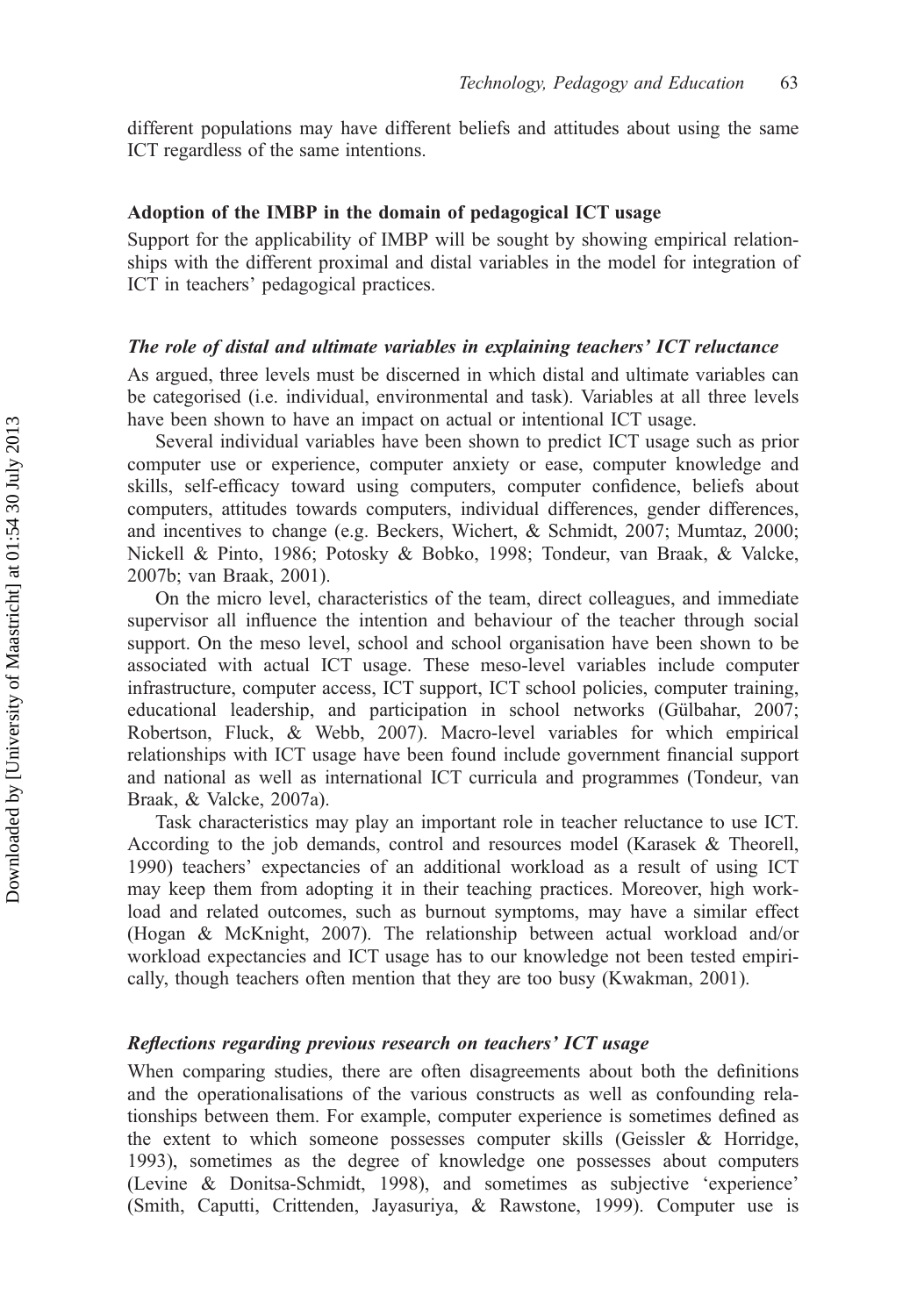sometimes defined as duration of use (i.e. the number of years that a computer is used), sometimes as frequency of use (i.e. the number of hours of computer usage per week; Bozionelos, 2003), and sometimes as the average frequency of using typical applications such as MS-Word® (Tondeur et al., 2007b). Also, some researchers do not differentiate between use and experience and attribute some or all of these characteristics to computer experience (Jones & Clark, 1995). Not surprisingly, researchers tend to equate computer experience with computer use.

A similar confusion can be observed with constructs such as computer attitude, computer anxiety and computer self-efficacy. With respect to these variables, Doyle et al. (2005) investigated the mutual relationships between computer experience, computer anxiety, and self-efficacy. They concluded that as computer experience increases, self-efficacy increases as well, while anxiety is reduced. Moreover these relationships are strong; a result confirmed by Bozionelos (2001). Wilfong (2006) studied the relationships between the same variables and computer anger and found – in contrast – that there is a weak relationship between computer experience and computer anxiety. In another study, Garland and Noyes (2004) found computer experience to be a poor predictor of computer attitude, while Yaghmaie, Jayasuriya, and Rawstorne (1998) found that positive computer experience had a significant effect on computer attitude. Given the radically different definitions of the constructs, any attempt at comparing the outcomes of studies is virtually impossible.

The second issue is related to the operationalisation of the constructs. Most of the investigated variables cannot be categorised as proximal and, thus, must be distal with the exception of computer attitude and computer self-efficacy. Unfortunately, the measurement of these two variables does not comply with the three principles (i.e. general versus specific, TACT, and compatibility). Very often what is meant by ICT or computers should be read as office applications (e.g. text processor, spreadsheet, database, etc.). This focus is probably due to the fact that early research efforts about teachers' reluctance to use ICT in their instruction stem from the 1980s and 90s where mini-computers were dominant and desktop computers with monochrome screens were rising stars. Operating systems were text oriented (UNIX, DOS) and computer applications were limited to scientific computation and simple office applications. Today, thanks to graphical user interfaces and the Internet, this primarily computational role has become an information and communication role. Computers are now integral to everyday life and are used by (almost) everyone in one form or another. One would expect that measures of computer attitude, self-efficacy, use and anxiety would reflect this change. However, this is not always the case. The Loyd and Gressard (1984) Computer Attitude Scale (CAS), for example, is still one of the most often-used scales to measure computer attitude (e.g. Shapka & Ferrari, 2003) or is used as the basis for new computer attitude scales (e.g. Palaigeorgiou, Siozos, Konstantakis, & Tsoukalas, 2005). Example items from CAS are: 'Learning about computers is a waste of time' and 'I would like working with computers.' Other very frequently used scales, according to Garland and Noyes (2008), are the Computer Attitude Survey (CAS; Nickell & Pinto, 1986: sample item: 'Computers make me uncomfortable because I do not understand them'), the Computer Attitude and Confidence Questionnaire (CACQ; Levine & Donitsa-Schmidt, 1998: sample item: 'The computer is an effective learning tool'), and the Computer Understanding and Experience (CUE; Potosky & Bobko, 1998: sample item: 'I know how to write computer programs').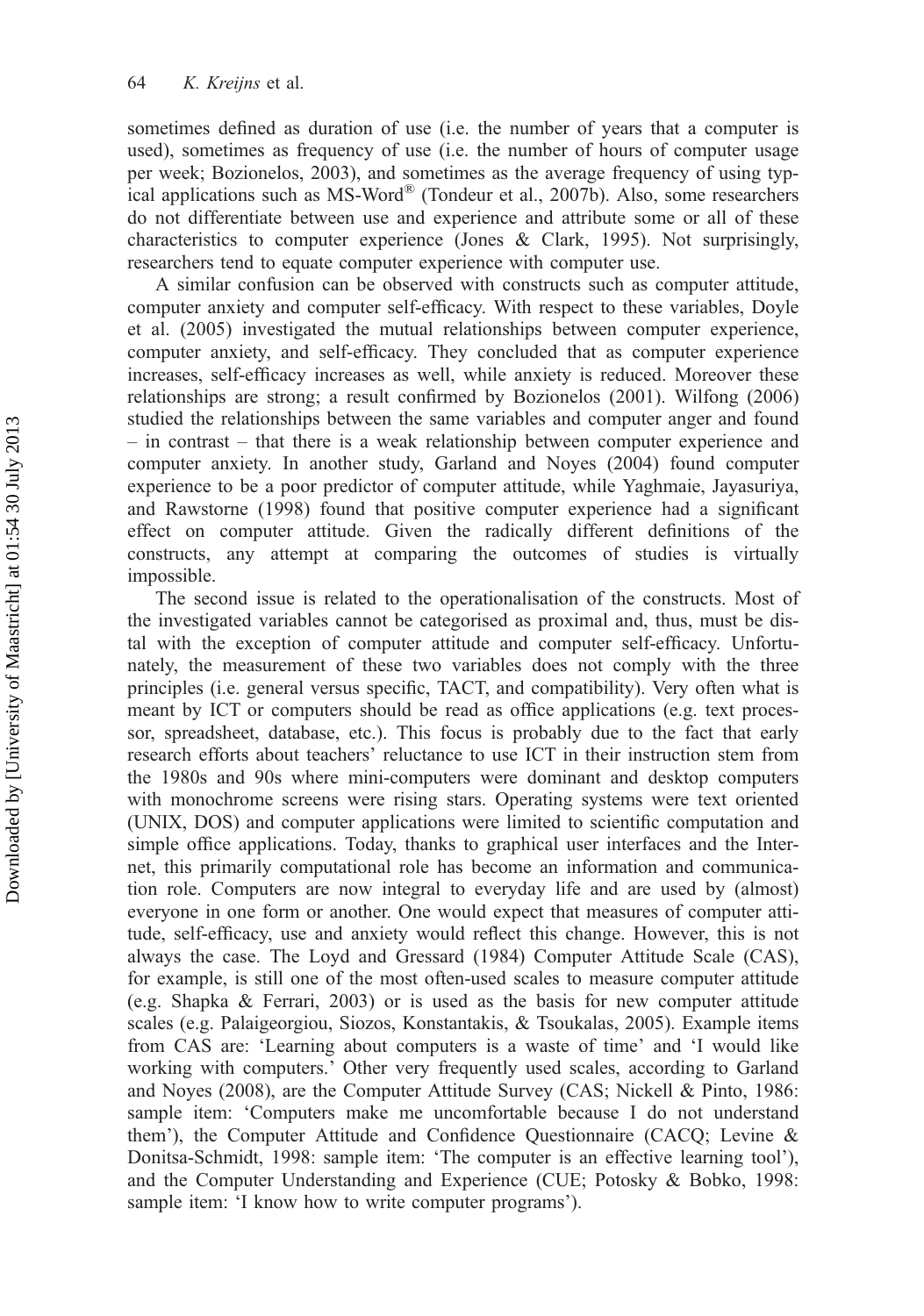The same is true for computer self-efficacy. In a recent study by Paraskeva, Bouta, and Papagianni (2008), the Computer Self-Efficacy Scale (Murphy, Coover, & Owen, 1989) was used. This scale has items such as: 'I feel confident handling a floppy disk correctly.' In brief, although it is necessary to examine existing instruments, they should be adapted before using them within the IMBP context, and reflect application of the three principles.

# The IMBP adopted for educational ICT usage

IMBP seems to be an appropriate model for explaining the use of specific ICT instruments in pedagogical practice. However IMBP's validity has not been broadly tested and, when tested, it has mostly been in the domain of health care and health promotion. Yzer et al. (2004), for example, studied the effects of adolescents' risk of using marijuana on their intention to use marijuana in order to examine the role of distal variables in behaviour change and found that the distal factors were fully mediated by IMBP's proximal factors. As already mentioned in the Introduction section, IMBP has not yet been tested in the domain of teachers' intention to pedagogically use an ICT object.

Figure 2 shows IMBP applied in the domain for the advancement of the integration of ICT in teachers' pedagogical practices. To accentuate that IMBP should be directed to a particular ICT, the term 'ICT object' is used which can be hardware, an application, a facility, or a service. The distal and ultimate variables chosen are merely examples, based on what has been discussed earlier.



Figure 2. IMBP for the domain for the advancement of the integration of ICT in teachers' pedagogical practices.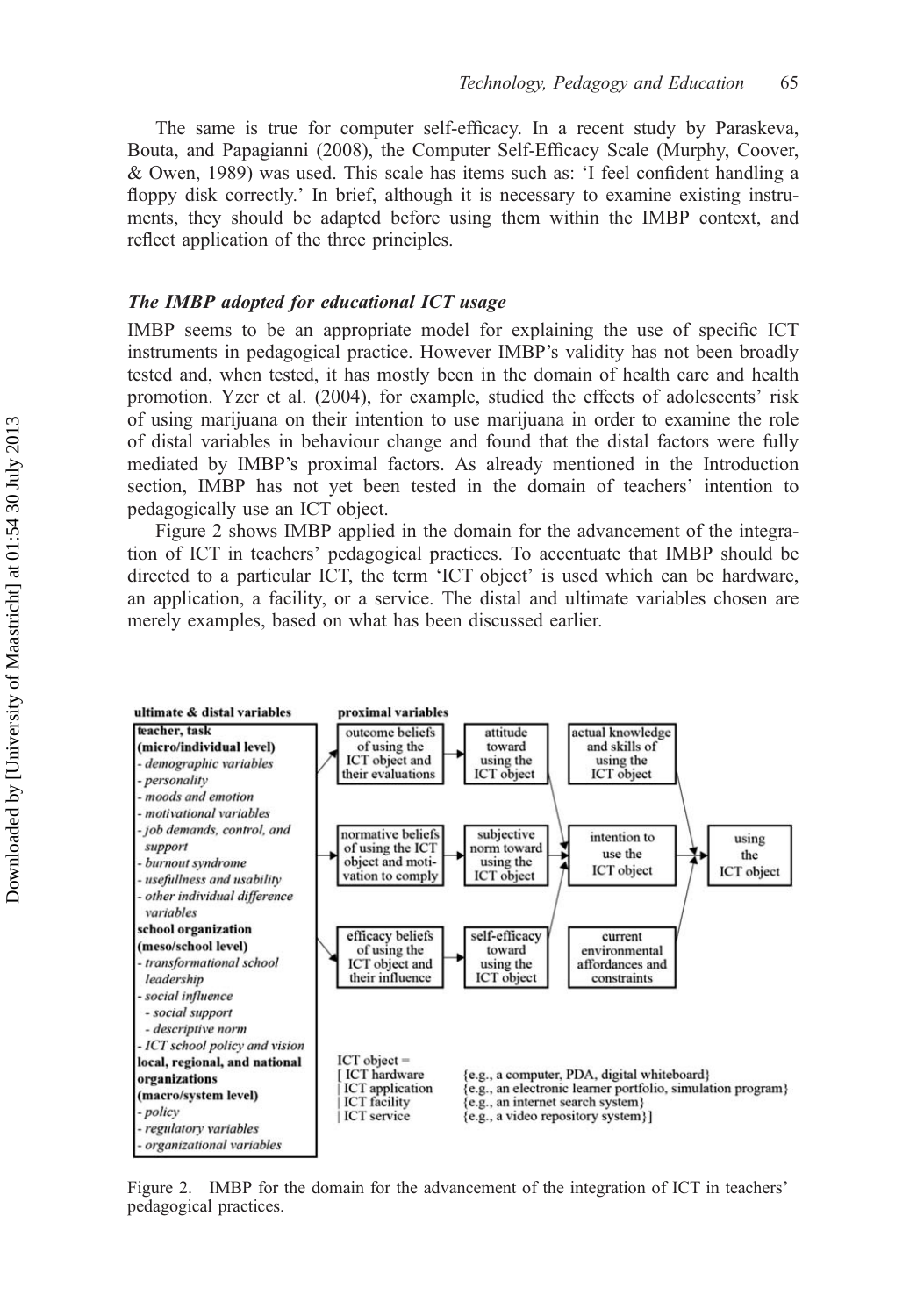In Figure 2 the distal and ultimate variables are represented in a condensed form. As stated before, we have defined the micro environmental level to include the individual and the task levels, the meso environmental level represents the school level, and the macro environmental level represents the system level including local, regional and national organisations. However, to be complete we also present in Figure 3 the uncondensed form of the various levels on which the variables exist.



Figure 3. The distal and ultimate variables at the individual, environmental, and the task level.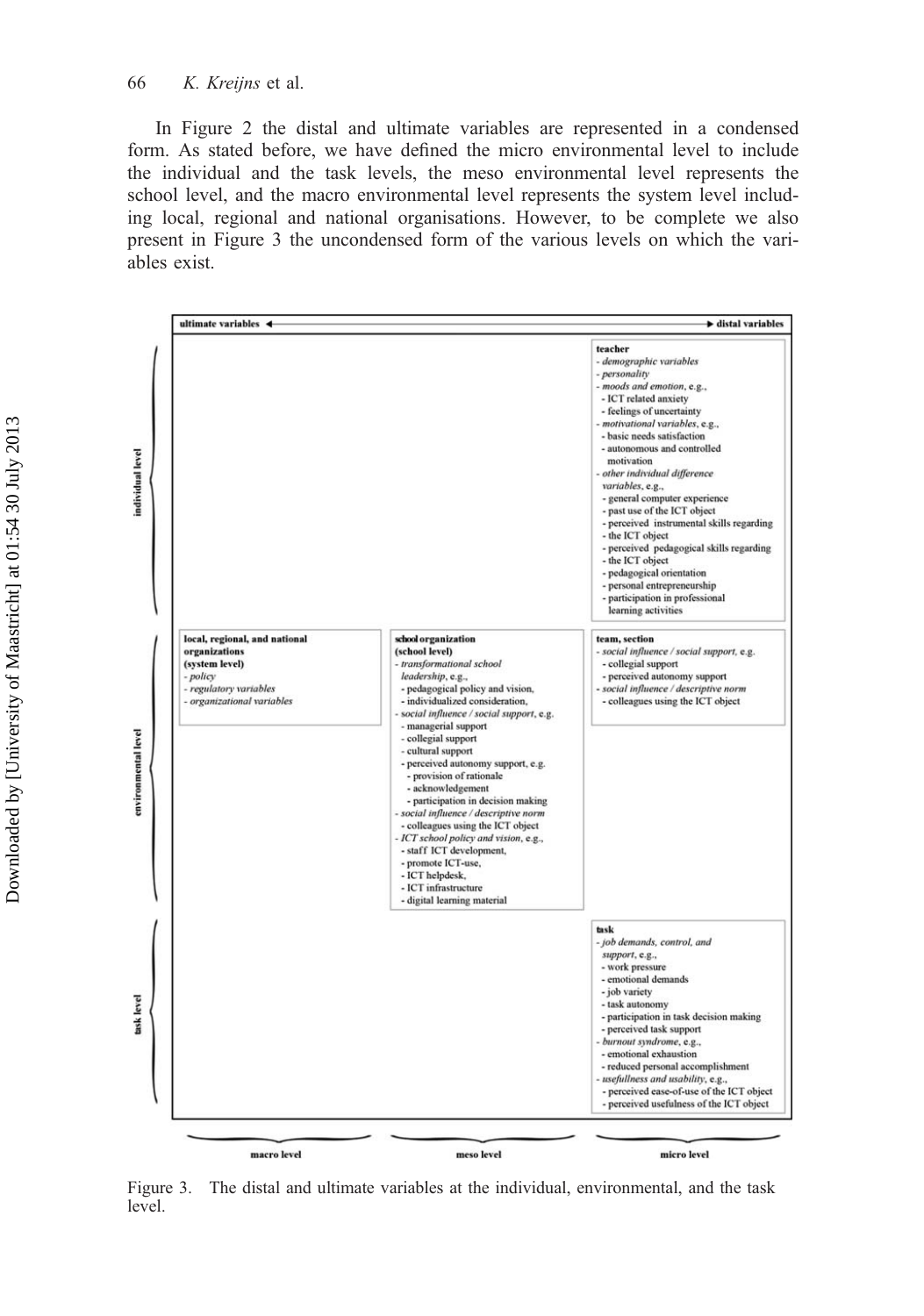# Conclusion

Using ICT is seen as a way to enable, support, educational reform. Therefore, one would expect teachers to use ICT pedagogically. However, teachers are reluctant to use ICT. The Technology Acceptance Model (TAM) and its successors TAM2 and TAM3 are often used to gain insight in the factors influencing acceptance of a particular technology. TAM's central factors are perceived usefulness and perceived ease of use. TAM is predominantly a technology-oriented model which ignores many variables that may explain why teachers are reluctant to use ICT. In this article we propose using Fishbein's (2000) Integrative Model of Behaviour Prediction (IMBP) as an alternative.

In IMBP the factors attitude, subjective norm, and self-efficacy toward using an ICT object determine a teacher's intention to use an ICT object pedagogically. Intention determines the behaviour which may be either desired (i.e. willingness) or undesired (i.e. reluctance).

IMBP's value lies in its use of a limited number of variables (i.e. proximal variables) determining a particular behaviour. Because distal and ultimate variables affect proximal variables, they may provide clues to the specifics of how an intervention should be designed in order to increase specific ICT use by teachers. For example, if mathematics teachers refuse to use ICT in their classes, then this may be due to negative attitudes toward the ICT object (dispositional variable). An intervention should be directed at changing these attitudes. A closer look may reveal that the negative attitudes are caused by the belief that the traditional approach to teaching math is 'the proper way'. These teachers' educational philosophy (distal variable at the individual level) underlies these beliefs. Changing this philosophy should be the purpose of the intervention. If, on the other hand, teachers perceive a lack of skills and knowledge, then this would imply that self-efficacy and its antecedents are the most important concerns for intervening.

#### Future research

IMBP has not yet been tested in the domain of teachers' intention to pedagogically use an ICT object. For this reason, the first step in our future research will be the testing of IMBP in this particular domain. Based upon our reflections, using IMBP also means looking carefully at existing instruments and where necessary designing new ones, based on the three principles. This implies defining the ICT behaviour as specifically as possible; for example using digital learning materials or using a digital student portfolio. It also means implementing the TACT principle, thus being specific about when, where, how often and in which context the target behaviour takes place. Finally, including the principle of compatibility holds that our operationalisation of the behaviour dispositions should match the specification of the target behaviour. Designing these new instruments is another step in our future research.

#### Notes on contributors

Karel Kreijns is Associate Professor at the Scientific Centre for Teacher Research (LOOK) of the Open University of the Netherlands. His current research interests are 1) the application of social presence theory to online learning networks (encompassing social networks, computer-supported collaborative learning environments, communities of practice, communities of inquiry) and how social presence can be enhanced by means of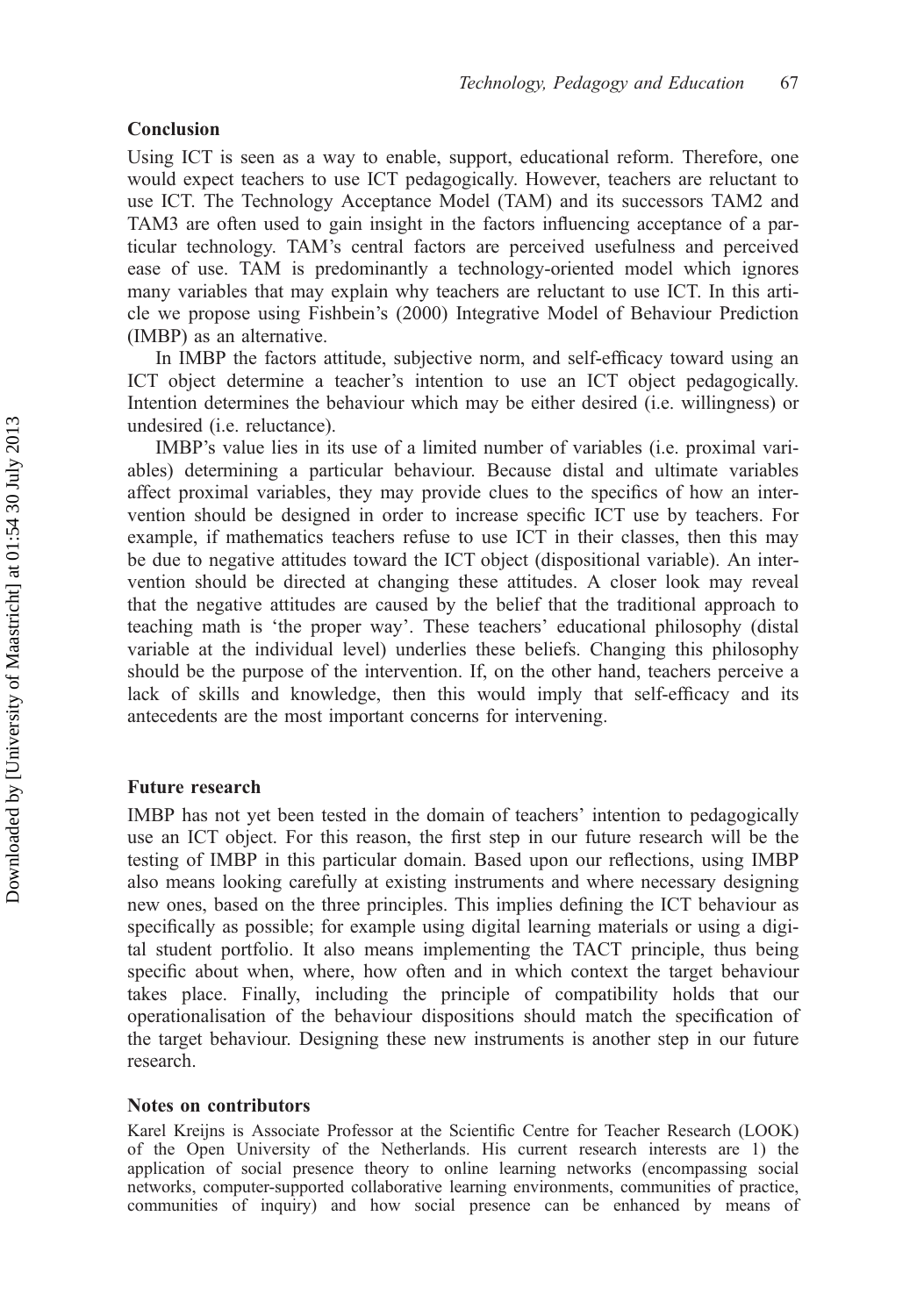group-awareness tools, and 2) the application of self-determination theory and social cognitive behaviour models on teachers' use of ICT (with a particular focus on digital learning materials/open educational resources) in their pedagogical practices.

Marjan Vermeulen works as an Associate Professor at the Teachers University, a project of the Open University of the Netherlands. She also works as a knowledge manager and researcher at a large educational consultancy organisation, KPC Group, 's-Hertogenbosch. Her expertise lies in supporting educational practice as well as educational research in the field of professional development of teachers, the teacher as a professional, the school as organisation of work for teachers and school leadership, educational development and innovation.

Paul A. Kirschner is full Professor of Educational Psychology and Programme Director of the Learning and Cognition programme at the Centre for Learning Sciences and Technologies at the Open University of the Netherlands. He is also scientific director of the Netherlands Laboratory for Lifelong Learning. His areas of expertise include lifelong learning, computer-supported collaborative learning, designing electronic and other innovative learning environments, media use in education, development of teacher extensive (distance) learning materials and innovation and the use of information technology educational systems.

Hans van Buuren is Associate Professor at the School of Psychology of the Open University of the Netherlands. His expertise lies in teaching research methodology and especially statistics and writing study books about it. His main research interests are 1) investigating the impact of new teaching tools in statistics education, and 2) the use and of ICT and open educational resources in Dutch education.

Frederik Van Acker has an MSc and PhD in Psychology from the Vrije Universiteit Brussel and is currently employed as Associate Professor at the Open University of the Netherlands. His main research interests are statistics and research methodology as well as the use of ICT in education. He currently investigates which psychological factors motivate teachers to share open educational resources.

## References

- Aditiwarman, U., & Hussein, R. (2007, October). Factors influencing e-learning acceptance: A case study of Indonesian open learning university. Paper presented at the E-Learn 2007 World Conference on E-Learning in Corporate, Government, Healthcare, & Higher Education, Québec City, Canada.
- Ajzen, I. (1991). The theory of planned behavior. Organizational Behavior and Human Decision Processes, 50, 179–211.
- Ajzen, I. (2002). Perceived behavioral control, self-efficacy, locus of control, and the theory of planned behavior. Journal of Applied Social Psychology, 32, 665–683.
- Ajzen, I. (2005). Attitudes, personality, and behavior. Milton Keynes: Open University Press.
- Ajzen, I. (2006). Constructing a TpB questionnaire: Conceptual and methodological considerations. Retrieved from University of Massachusetts Amherst website: [http://people.](http://people.umass.edu/aizen/tpb.html.) [umass.edu/aizen/tpb.html.](http://people.umass.edu/aizen/tpb.html.)
- Ajzen, I., & Fishbein, M. (1980). Understanding attitudes and predicting social behavior. Englewood Cliffs, NJ: Prentice-Hall.
- Bandura, A. (1986). Social foundations of thought and action: A social cognitive theory. Englewood Cliffs, NJ: Prentice-Hall.
- Bandura, A. (1997). Self-efficacy: The exercise of control. New York: W. H. Freeman and Company.
- Beckers, J.J., Wichert, J.M., & Schmidt, H.G. (2007). Computer anxiety: 'Trait' or 'state'? Computers in Human Behavior, 23, 2851–2862.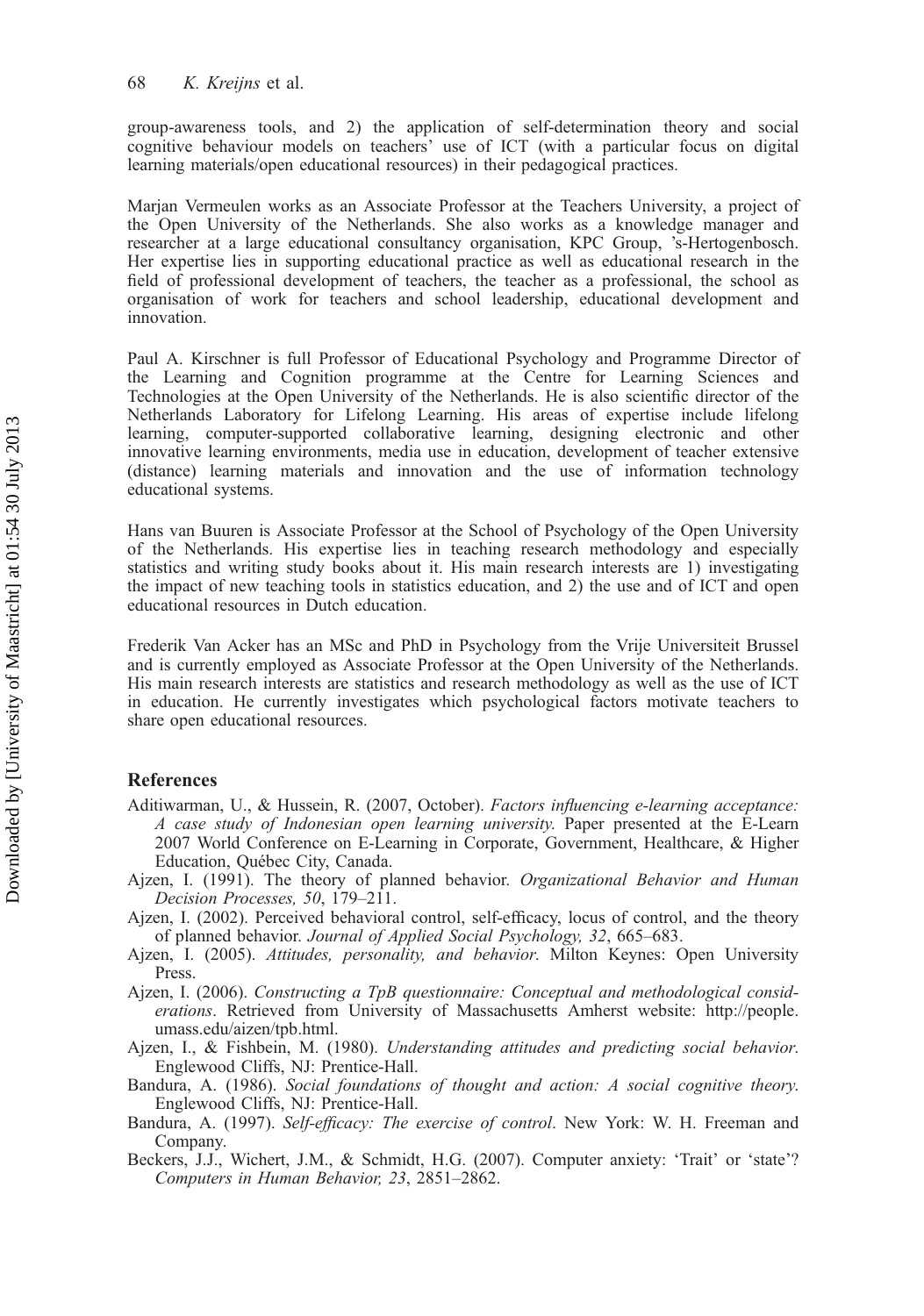- Becta (2008). Harnessing technology review 2008: The role of technology and its impact on education. Coventry: Author.
- Bozionelos, N. (2001). Computer anxiety: Relationship with computer experience and prevalence. Computers in Human Behavior, 17(2), 213–224.
- Bozionelos, N. (2003). Socio-economic background: Relation to computer experience, anxiety, and use. International Journal of Human-Computer Studies, 61, 725–746.
- Brown, J.S., Collins, A., & Duguid, P. (1989). Situated cognition and the culture of learning. Educational Researcher, 18, 32–42.
- Davis, F.D. (1989). Perceived usefulness, perceived ease of use, and user acceptance of information technology. MIS Quarterly, 13, 319–339.
- Davis, F.D. (1993). User acceptance of information technology: System characteristics, user perceptions and behavioral impacts. International Journal of Man-Machine Studies, 38 (3), 475–487.
- Davis, F.D., Bagozzi, R.P., & Warshaw, P.R. (1989). User acceptance of computer technology: A comparison of two theoretical models. Management Science, 35, 982–1003.
- Doyle, E., Stamouli, I., & Huggard, M. (2005, October). Computer anxiety, self-efficacy, computer experience. An investigation throughout a computer science degree. Paper presented at the 35th ASEE/IEEE Frontiers in Education conference, Indianapolis, IN.
- Drent, M. (2005). In transitie: Op weg naar innovatief ICT-gebruik op de PABO [In Transition: Towards innovative use of ICT in the PABO]. Unpublished doctoral dissertation. Universiteit Twente.
- Drent, M., & Meelissen, M. (2008). Which factors obstruct or stimulate teacher educators to use ICT innovatively? Computers in Human Behavior, 51, 187–199.
- Fishbein, M. (2000). The role of theory in HIV prevention. AIDS Care, 12, 273–278.
- Fishbein, M., & Ajzen, I. (1975). Belief, attitude, intention, and behavior: An introduction to theory and research. Reading, MA: Erlbaum.
- Fishbein, M., & Yzer, M.C. (2003). Using theory to design effective health behavior interventions. Communication Theory, 13, 164–183.
- Garland, K.J., & Noyes, J.M. (2004). Computer experience. A poor predictor of computer attitudes. Computers in Human Behavior, 20, 823–840.
- Garland, K.J., & Noyes, J.M. (2008). Computer attitude scales: How relevant today? Computers in Human Behavior, 24, 563–575.
- Geissler, J.E., & Horridge, P. (1993). University students' computer knowledge and commitment to learning. Journal of Research on Computing in Education, 25, 347–365.
- Gülbahar, Y. (2007). Technology planning: A roadmap to successful technology integration in schools. Computers & Education, 49, 943–956.
- Hargreaves, A. (2003). Teaching in the knowledge society: Education in the age of uncertainty. Maidenhead: Open University Press.
- Hermans, R., Tondeur, J., van Braak, J., & Valcke, M. (2008). The impact of primary school teachers' educational beliefs on the classroom use of computers. Computers  $\&$ Education, 51, 1499–1509.
- Higgins, S. (2003). Does ICT improve learning and teaching in schools? A professional user review of the UK research undertaken for the British Educational Research Association. Southwell: British Educational Research Association.
- Hogan, R.L., & McKnight, M.A. (2007). Exploring burnout among university online instructors: An initial investigation. Internet and Higher Education, 10, 117–124.
- Hubona, G.S., & Kennick, E. (1996). The influence of external variables on information technology usage behavior. In Proceedings of the 29th Annual Hawaii International Conference on System Sciences (HICSS-29), vol. 4 (pp. 166–175). Los Almitos, CA: IEEE Press.
- Imhof, M., Vollmeyer, R., & Beierlein, C. (2007). Computer use and the gender gap: The issue of access, use, motivation, and performance. Computers in Human Behavior, 23, 2823–2837.
- Jones, T., & Clark, V.A. (1995). Diversity as determinants of attitudes: A possible explanation of the apparent advantage of single-sex settings. Journal of Educational Computing Research, 12, 51–64.
- Karasek, R.A., & Theorell, T. (1990). Healthy work: Stress, productivity, and the reconstruction of working life. New York: Basic Books.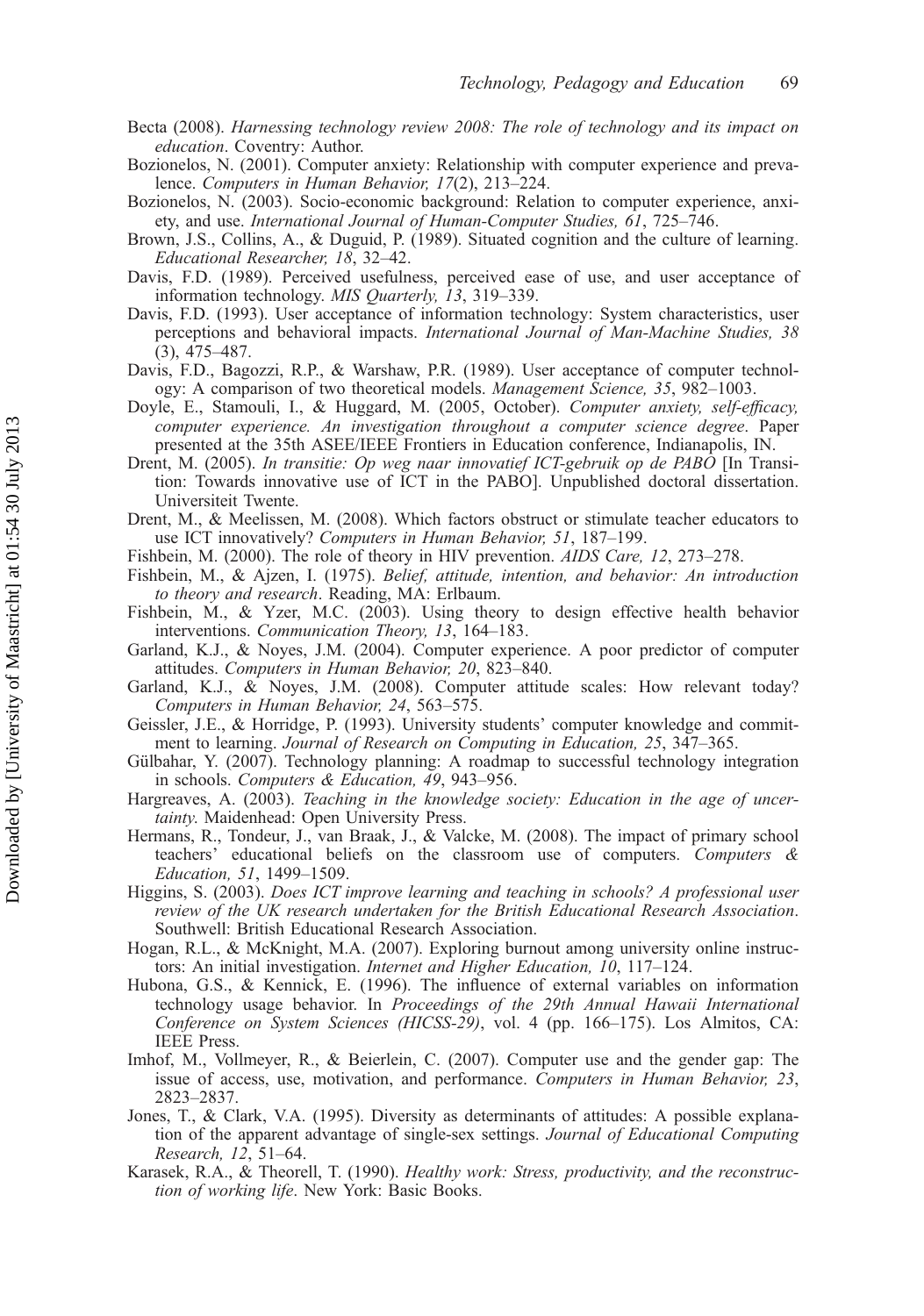Kennisnet (2011). Four in balance monitor 2011. Zoetermeer, The Netherlands: Author.

- Kozma, R. (2003). ICT and educational change: A global phenomenon. In R. Kozma (Ed.), Technology, innovation and educational change: A global perspective (pp. 1–19). Eugene, OR: Information Society for Technology in Education.
- Kwakman, K. (2001). Work stress and work-based learning in secondary education: Testing the Karasek model. Human Resource Development International, 4, 487–501.
- Law, N., Pelgrum, W.J., & Plomp, T. (Eds.). (2008). Pedagogy and ICT use in schools around the world: Findings from the IEA SITES 2006 Study. Hong Kong: Springer.
- Legris, P., Ingham, J., & Collerette, P. (2003). Why do people use information technology? A critical review of the technology acceptance model. Information and Management, 40, 191–204.
- Levine, T., & Donitsa-Schmidt, S. (1998). Computer use, confidence, attitudes, and knowledge: A causal analysis. Computers in Human Behavior, 14, 125–146.
- Loyd, B.H., & Gressard, C. (1984). Reliability and factorial validity of computer attitude scales. Educational and Psychological Measurement, 44, 501–505.
- Lucas, H.C. Jr., & Spitler, V.K. (1999). Technology use and performance. A field study of broker workstations. Decision Sciences, 30, 291–311.
- Malhotra, Y., & Galletta, D.F. (1999). Extending the technology acceptance model to account for social influence. Theoretical bases and empirical validation. In Proceedings of the 32nd Annual Hawaii International Conference on System Sciences (HICSS-32), vol. 1 (pp. 1006–1019). Los Almitos, CA: IEEE Press.
- Meijer, J., van Eck, E., & Felix, C. (2008). Leren met meer effect: Rapportage van het onderzoek [Learning with more effect: report of the research]. Amsterdam: SCO Kohnstamm Instituut.
- Mumtaz, S. (2000). Factors affecting teachers' use of information and communications technology: A review of the literature. Journal of Information Technology for Teacher Education, 9, 319–341.
- Murphy, C.A., Coover, D., & Owen, S.V. (1989). Development and validation of the computer self-efficacy scale. Educational and Psychological Measurement, 49, 893–899.
- Nickell, G.S., & Pinto, J.N. (1986). The computer attitude scale. Computers in Human Behavior, 2, 301–306.
- Organisation for Economic Co-operation and Development. (2010). Assessing the effects of ICT in education: Indicators, criteria and benchmarks of international comparisons (F. Scheuermann & F. Pedró, Eds.). Luxembourg: Joint Research Centre, European Commission.
- Palaigeorgiou, G.E., Siozos, P.D., Konstantakis, N.I., & Tsoukalas, I.A. (2005). A computer attitude scale for computer science freshmen and its educational implications. Journal of Computer Assisted Learning, 21, 330–342.
- Paraskeva, F., Bouta, H., & Papagianni, Aik (2008). Individual characteristics and computer self-efficacy in secondary education teachers to integrate technology in educational practice. Computers & Education, 50, 1084–1091.
- Pelgrum, W.J., & Voogt, J. (2009). School and teacher factors associated with frequency of ICT use by mathematics teachers: Country comparisons. Education and Information Technologies, 14, 293–308.
- Potosky, D., & Bobko, P. (1998). The computer understanding and experience scale: A selfreport measure of computer experience. Computers in Human Behavior, 14, 337–348.
- Robertson, M., Fluck, A., & Webb, I. (2007). Seven steps to success with ICTs: Whole school approaches to sustainable change. Camberwell: ACER Press.
- Shapka, J.D., & Ferrari, M. (2003). Computer-related attitudes and actions of teacher candidates. Computers in Human Behavior, 19, 319–334.
- Smith, B., Caputi, P., Crittenden, N., Jayasuriya, R., & Rawstorne, P. (1999). A review of the construct of computer experience. Computers in Human Behavior, 15(2), 227–242.
- Somekh, B. (Ed.). (2007). Learning for the twenty-first century: What really matters? [Special issue]. Education and Information Technologies, 10(3).
- Taylor, S., & Todd, P. (1995). Understanding information technology usage: A test of competing models. Information Systems Research, 6, 144–176.
- Tondeur, J. (2007). Development and validation of a model of ICT integration in primary education (Unpublished doctoral dissertation). Ghent University: Belgium.